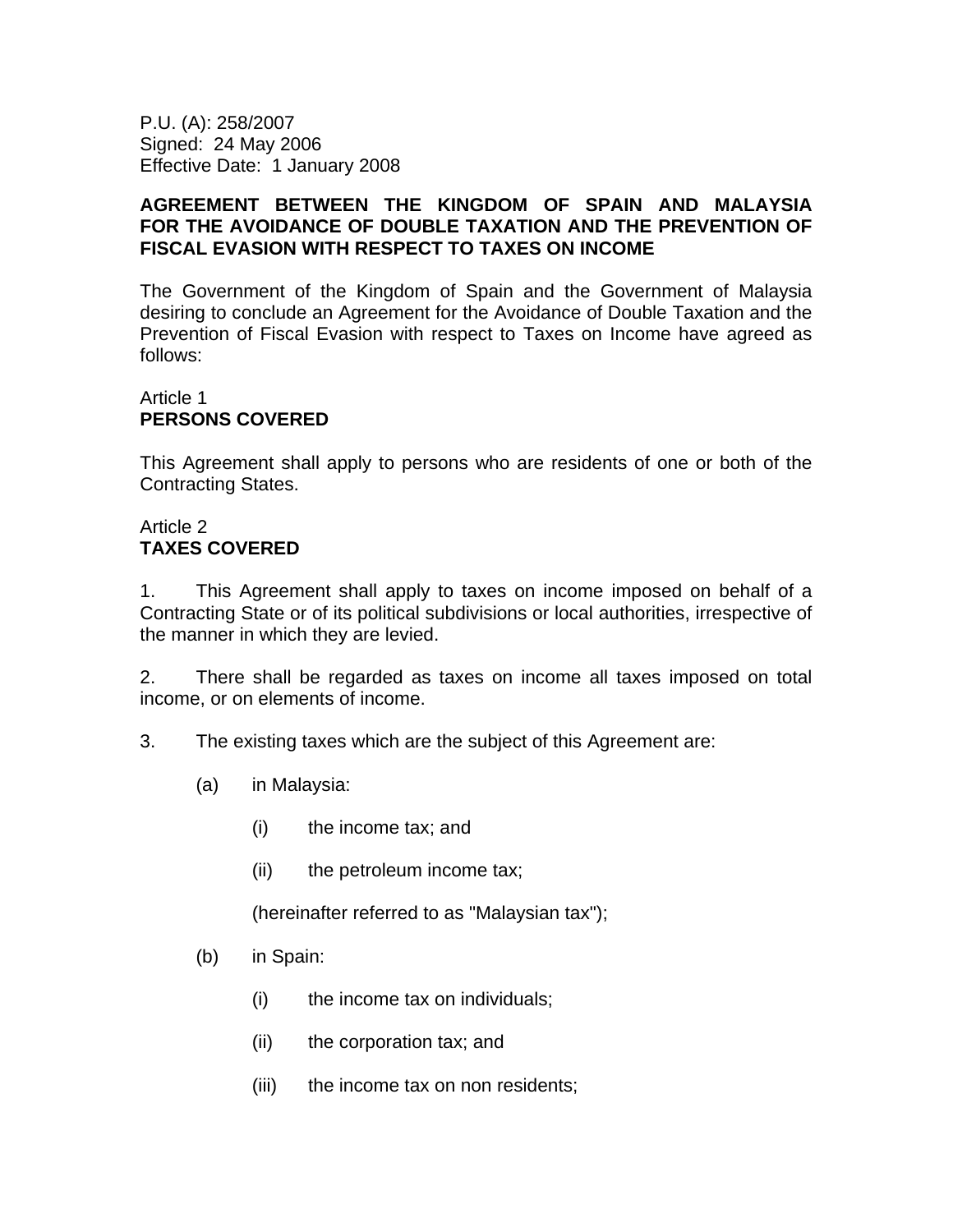### (hereinafter referred to as "Spanish tax").

4. This Agreement shall apply also to any identical or substantially similar taxes which are imposed after the date of signature of this Agreement in addition to, or in place of, the existing taxes. The competent authorities of the Contracting States shall notify each other of any significant changes which have been made in their taxation laws.

### Article 3 **GENERAL DEFINITIONS**

1. For the purposes of this Agreement, unless the context otherwise requires:

- (a) the term "Malaysia" means the territories of the Federation of Malaysia, the territorial waters of Malaysia and the sea-bed and subsoil of the territorial waters, and includes any area extending beyond the limits of the territorial waters of Malaysia, and the seabed and subsoil of any such area, which has been or may hereafter be designated under the laws of Malaysia and in accordance with international law as an area over which Malaysia has sovereign rights for the purposes of exploring and exploiting the natural resources, whether living or non-living;
- (b) the term "Spain" means the Kingdom of Spain, and when used in a geographical sense, means the territory of the Kingdom of Spain, including its territorial sea and any area outside its territorial sea upon which, in accordance with international law and on application of its domestic legislation, the Kingdom of Spain exercises or may exercise in the future jurisdiction or sovereign right with respect to the seabed, its subsoil and superjacent waters, and their natural resources;
- (c) the terms "a Contracting State" and "the other Contracting State" mean Spain or Malaysia as the context requires;
- (d) the term "person" includes an individual, a company and any other body of persons;
- (e) the term "company" means any body corporate or any entity which is treated as a body corporate for tax purposes;
- (f) the terms "enterprise of a Contracting State" and "enterprise of the other Contracting State" mean respectively an enterprise carried on by a resident of a Contracting State and an enterprise carried on by a resident of the other Contracting State;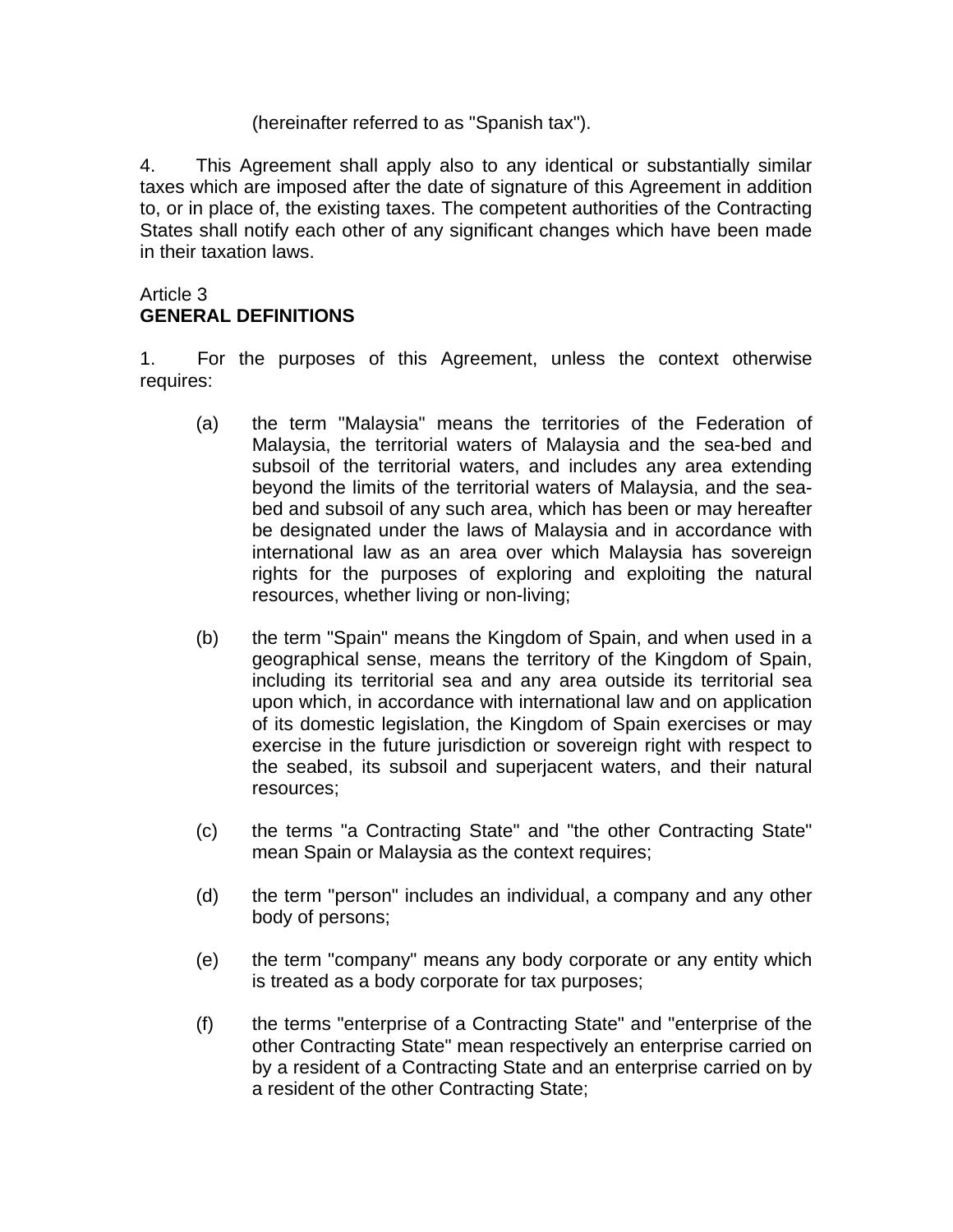- (g) the term "national" means:
	- (i) any individual possessing the nationality or citizenship of a Contracting State;
	- (ii) any legal person, partnership or association deriving its status as such from the laws in force in a Contracting State;
- (h) the term "international traffic" means any transport by a ship or aircraft operated by an enterprise of a Contracting State, except when the ship or aircraft is operated solely between places in the other Contracting State;
- (i) the term "competent authority" means:
	- (i) in the case of Malaysia, the Minister of Finance or his authorised representative; and
	- (ii) in the case of Spain, the Minister of Finance or his authorised representative.

2. As regards the application of this Agreement at any time by a Contracting State, any term not defined therein shall, unless the context otherwise requires, have the meaning that it has at that time under the law of that State for the purposes of the taxes to which this Agreement applies, any meaning under the applicable tax laws of that State prevailing over a meaning given to the term under other laws of that State.

### Article 4 **RESIDENT**

1. For the purposes of this Agreement, the term "resident of a Contracting State" means any person who, under the laws of that State, is liable to tax therein by reason of his domicile, residence, place of management or any other criterion of a similar nature, and also includes that State, any political subdivision, local authority or a statutory body thereof.

2. Where by reason of the provisions of paragraph 1 an individual is a resident of both Contracting States, then his status shall be determined as follows:

(a) he shall be deemed to be a resident only of the State in which he has a permanent home available to him; if he has a permanent home available to him in both States, he shall be deemed to be a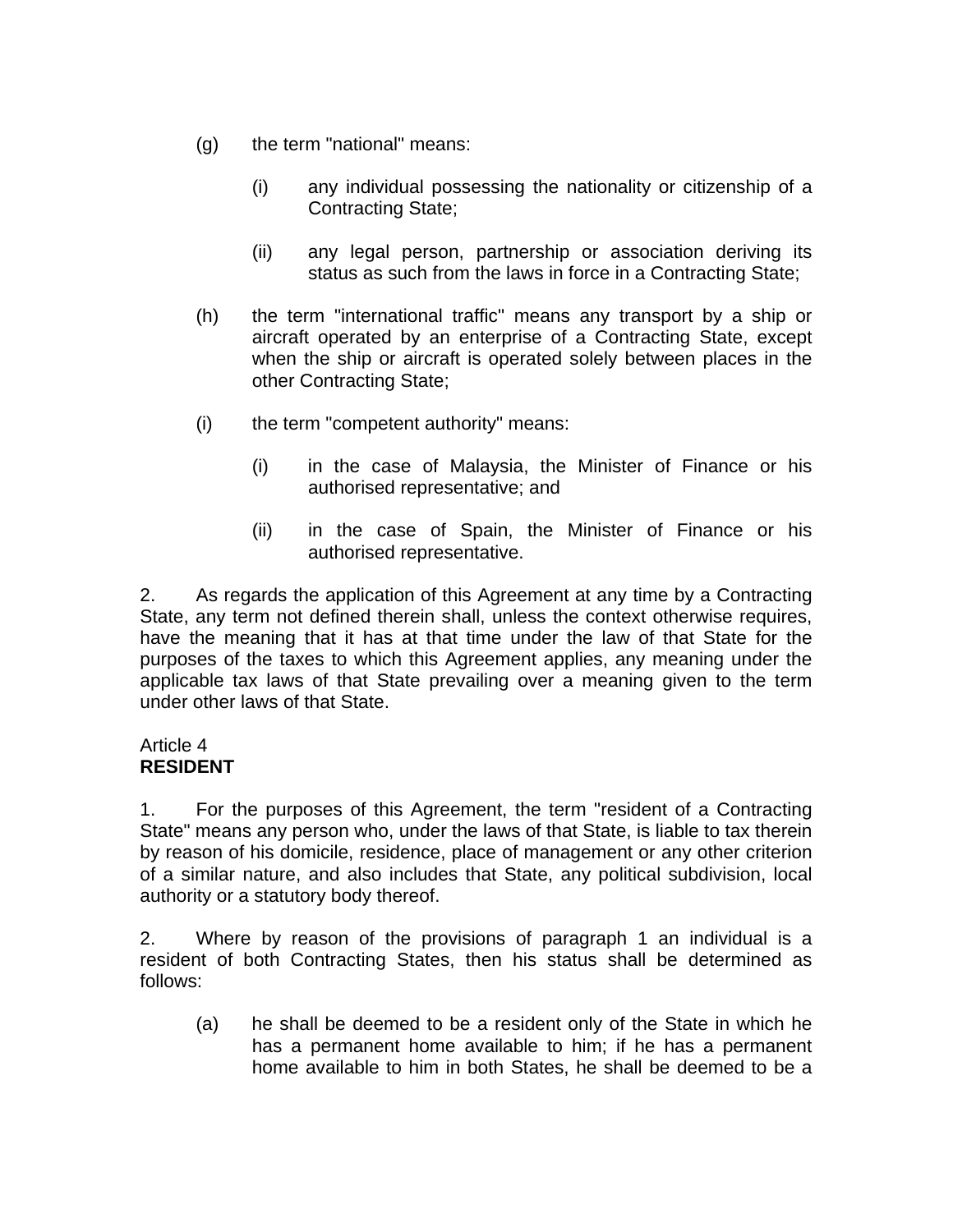resident only of the State with which his personal and economic relations are closer (centre of vital interests);

- (b) if the State in which he has his centre of vital interests cannot be determined, or if he has not a permanent home available to him in either State, he shall be deemed to be a resident only of the State in which he has an habitual abode;
- (c) if he has an habitual abode in both States or in neither of them, he shall be deemed to be a resident only of the State of which he is a national;
- (d) if he is a national of both States or of neither of them, the competent authorities of the Contracting States shall settle the question by mutual agreement.

3. Where by reason of the provisions of paragraph 1 a person other than an individual is a resident of both Contracting States, then the competent authorities of the Contracting States shall settle the question by mutual agreement taking into account where the place of effective management is situated.

### Article 5 **PERMANENT ESTABLISHMENT**

1. For the purposes of this Agreement, the term "permanent establishment" means a fixed place of business through which the business of an enterprise is wholly or partly carried on.

- 2. The term "permanent establishment" includes especially:
	- (a) a place of management;
	- (b) a branch;
	- (c) an office;
	- (d) a factory;
	- (e) a workshop; and
	- (f) a mine, an oil or gas well, a quarry or any other place of extraction of natural resources.

3. A building site, a construction, installation or assembly project constitutes a permanent establishment only if it lasts more than twelve months.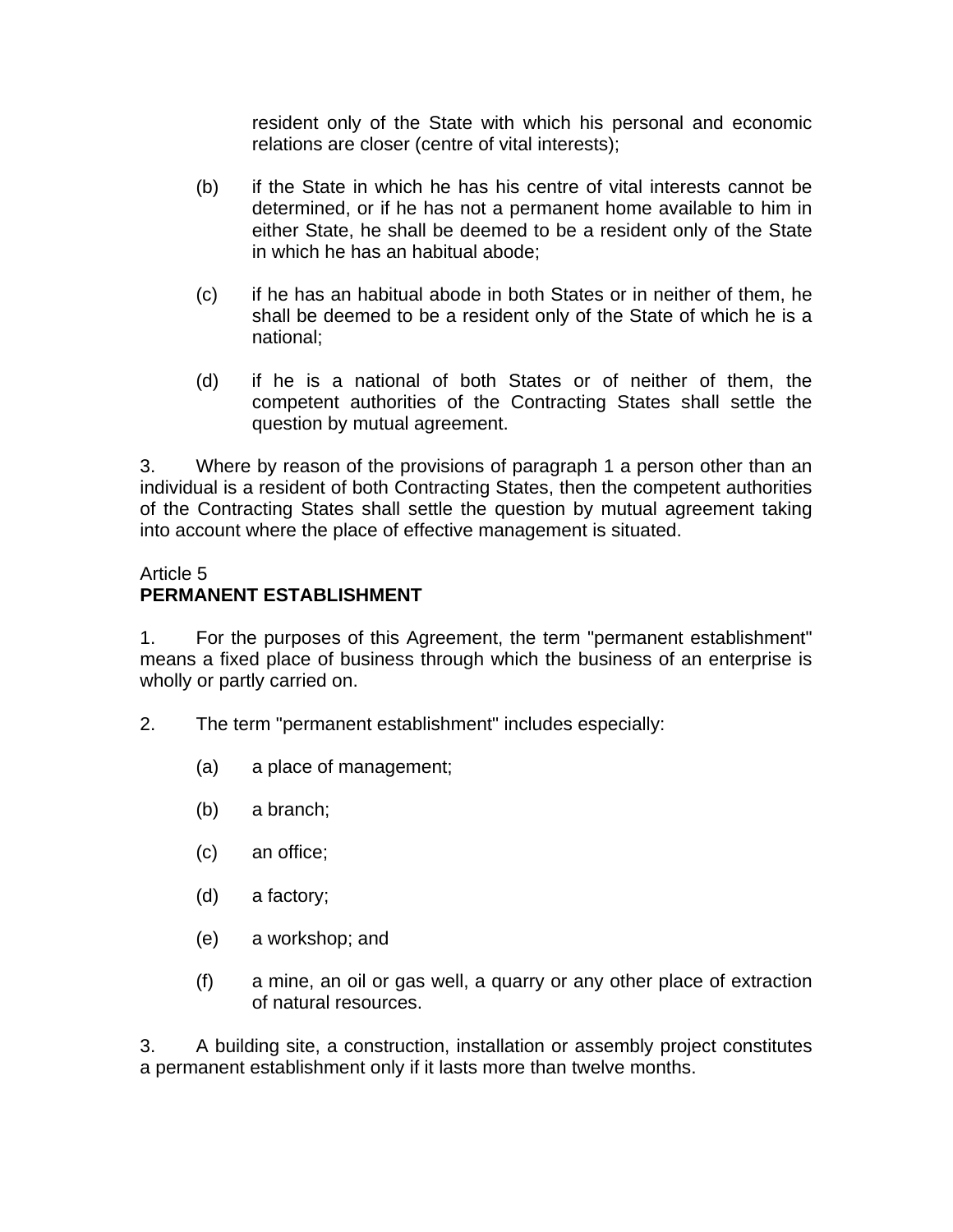4. An enterprise of a Contracting State shall be deemed to have a permanent establishment in the other Contracting State if it carries on supervisory activities in that other State for more than six months in connection with a building site or a construction, installation or assembly project which is being undertaken in that other State.

5. Notwithstanding the preceding provisions of this Article, the term "permanent establishment" shall be deemed not to include:

- (a) the use of facilities solely for the purpose of storage, display or delivery of goods or merchandise belonging to the enterprise;
- (b) the maintenance of a stock of goods or merchandise belonging to the enterprise solely for the purpose of storage, display or delivery;
- (c) the maintenance of a stock of goods or merchandise belonging to the enterprise solely for the purpose of processing by another enterprise;
- (d) the maintenance of a fixed place of business solely for the purpose of purchasing goods or merchandise, or of collecting information, for the enterprise;
- (e) the maintenance of a fixed place of business solely for the purpose of carrying on, for the enterprise, any other activity of a preparatory or auxiliary character;
- (f) the maintenance of a fixed place of business solely for any combination of activities mentioned in sub-paragraphs *(a)* to *(e)*, provided that the overall activity of the fixed place of business resulting from this combination is of a preparatory or auxiliary character.

6. Notwithstanding the provisions of paragraphs 1 and 2, where a person other than an agent of an independent status to whom paragraph 7 applies - is acting in one of the States on behalf of an enterprise of the other State, that enterprise shall be deemed to have a permanent establishment in the firstmentioned State in respect of any activities which that person undertakes for the enterprise if the person:

(a) has, and habitually exercises in the first-mentioned State an authority to conclude contracts in the name of the enterprise, unless the activities of such person are limited to those mentioned in paragraph 5 which, if exercised through a fixed place of business, would not make this fixed place of business a permanent establishment under the provisions of that paragraph; or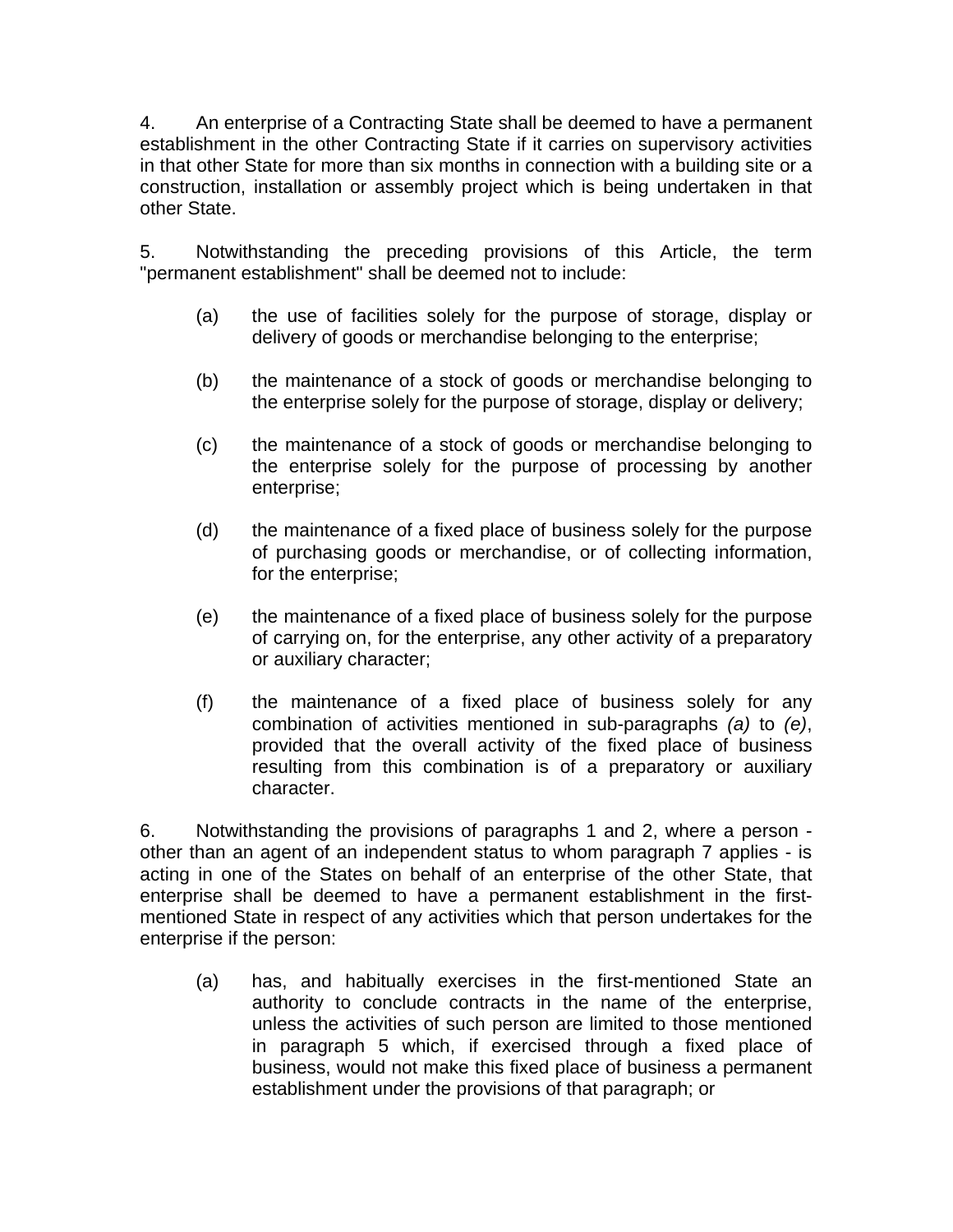(b) has no such authority, but habitually maintains in the firstmentioned State a stock of goods or merchandise belonging to the enterprise from which he regularly fills orders on behalf of the enterprise.

7. An enterprise shall not be deemed to have a permanent establishment in a Contracting State merely because it carries on business in that State through a broker, general commission agent or any other agent of an independent status, provided that such persons are acting in the ordinary course of their business.

8. The fact that a company which is a resident of a Contracting State controls or is controlled by a company which is a resident of the other Contracting State, or which carries on business in that other State (whether through a permanent establishment or otherwise), shall not of itself constitute either company a permanent establishment of the other.

## Article 6

# **INCOME FROM IMMOVABLE PROPERTY**

1. Income derived by a resident of a Contracting State from immovable property (including income from agriculture or forestry) situated in the other Contracting State may be taxed in that other State.

2. The term "immovable property" shall have the meaning which it has under the law of the Contracting State in which the property in question is situated. The term shall in any case include property accessory to immovable property, livestock and equipment used in agriculture and forestry, rights to which the provisions of general law respecting landed property apply, usufruct of immovable property and rights to variable or fixed payments as consideration for the working of, or the right to work, mineral deposits, sources and other natural resources; ships, boats and aircraft shall not be regarded as immovable property.

3. The provisions of paragraph 1 shall apply to income derived from the direct use, letting, or use in any other form of immovable property.

4. The provisions of paragraphs 1 and 3 shall apply also to the income from immovable property of an enterprise and to income from immovable property used for the performance of independent personal services.

### Article 7 **BUSINESS PROFITS**

1. The profits of an enterprise of a Contracting State shall be taxable only in that State unless the enterprise carries on business in the other Contracting State through a permanent establishment situated therein. If the enterprise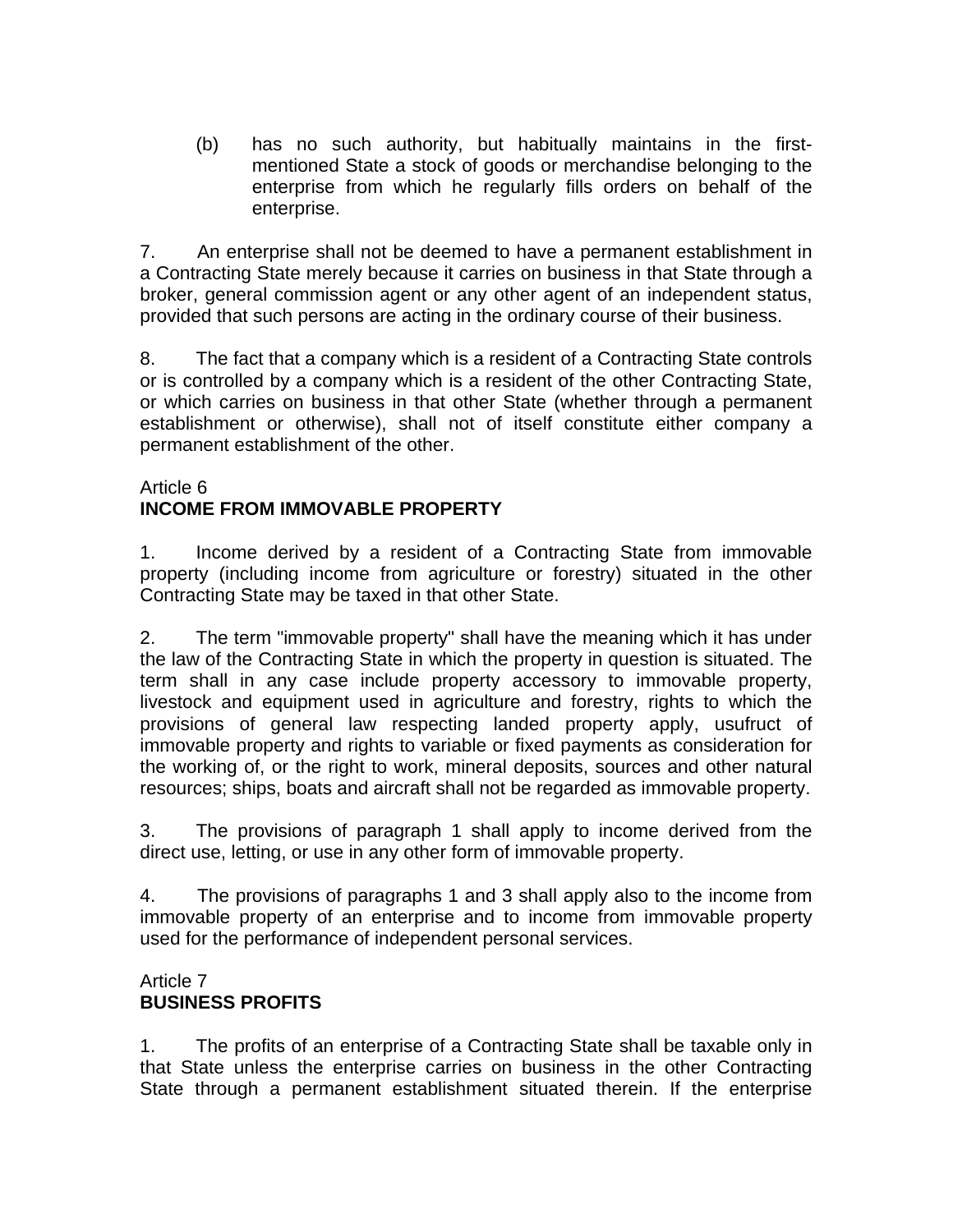carries on business as aforesaid, the profits of the enterprise may be taxed in the other State but only so much thereof as is attributable to that permanent establishment.

2. Subject to the provisions of paragraph 3, where an enterprise of a Contracting State carries on business in the other Contracting State through a permanent establishment situated therein, there shall in each Contracting State be attributed to that permanent establishment the profits which it might be expected to make if it were a distinct and separate enterprise engaged in the same or similar activities under the same or similar conditions and dealing wholly independently with the enterprise of which it is a permanent establishment.

3. In determining the profits of a permanent establishment, there shall be allowed as deductions expenses which are incurred for the purposes of the permanent establishment, including executive and general administrative expenses so incurred, whether in the State in which the permanent establishment is situated or elsewhere.

4. If the information available to the competent authority is inadequate to determine the profits to be attributed to the permanent establishment of an enterprise, nothing in this Article shall affect the application of any law of that State relating to the determination of the tax liability of a person, provided that the law shall be applied, so far as the information available to the competent authority permits, in accordance with the principles of this Article.

5. No profits shall be attributed to a permanent establishment by reason of the mere purchase by that permanent establishment of goods or merchandise for the enterprise.

6. For the purposes of the preceding paragraphs, the profits to be attributed to the permanent establishment shall be determined by the same method year by year unless there is good and sufficient reason to the contrary.

7. Where profits include items of income which are dealt with separately in other Articles of this Agreement, then the provisions of those Articles shall not be affected by the provisions of this Article.

#### Article 8 **SHIPPING AND AIR TRANSPORT**

1. Profits of an enterprise of a Contracting State from the operation of ships or aircraft in international traffic shall be taxable only in that State.

2. Paragraph 1 shall also apply to the share of the profits from the operation of ships or aircraft derived by an enterprise of a Contracting State through participation in a pool, a joint business or an international operating agency.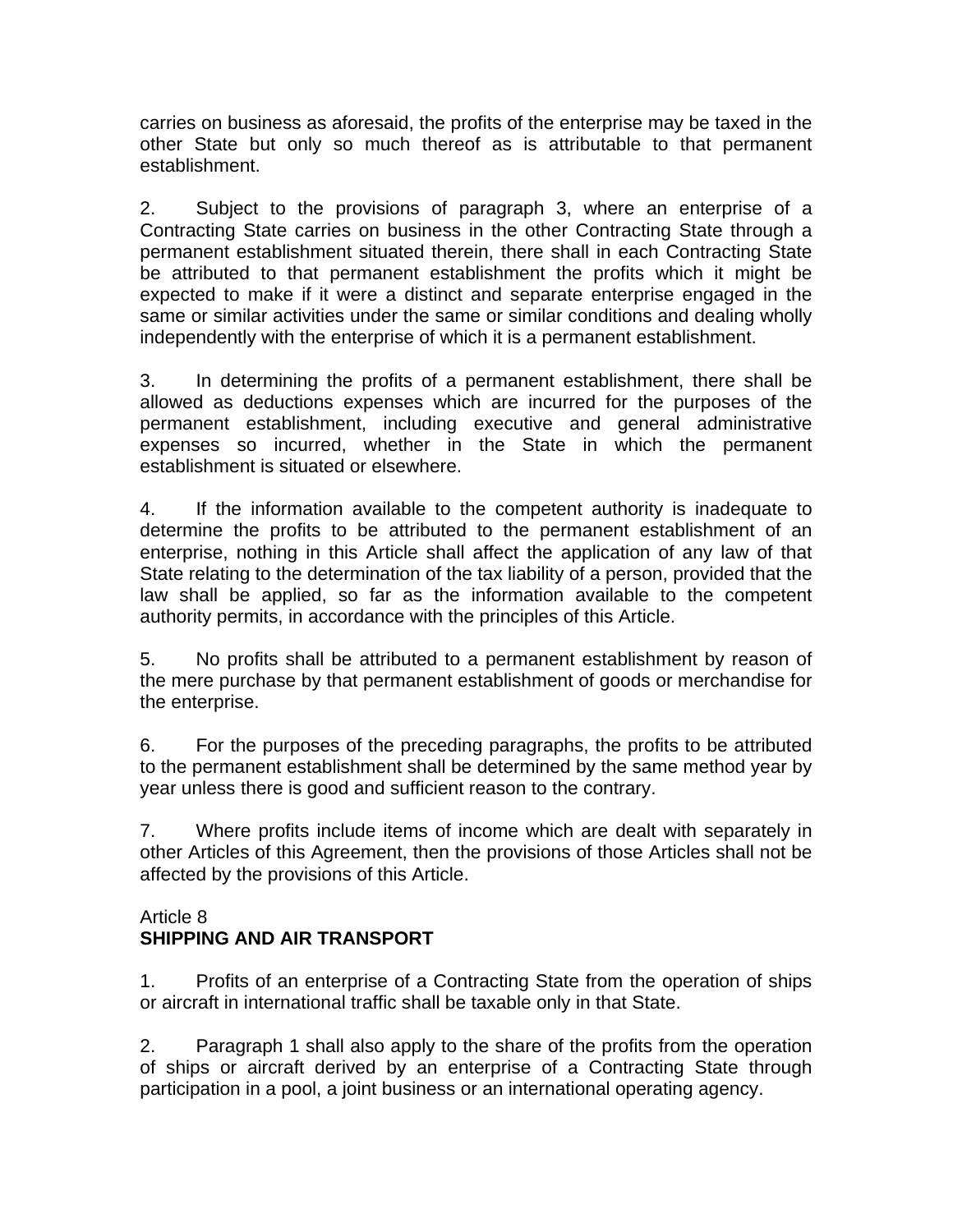### Article 9 **ASSOCIATED ENTERPRISES**

### 1. Where:

- (a) an enterprise of a Contracting State participates directly or indirectly in the management, control or capital of an enterprise of the other Contracting State, or
- (b) the same persons participate directly or indirectly in the management, control or capital of an enterprise of a Contracting State and an enterprise of the other Contracting State,

and in either case conditions are made or imposed between the two enterprises in their commercial or financial relations which differ from those which would be made between independent enterprises, then any profits which would, but for those conditions, have accrued to one of the enterprises, but, by reason of those conditions, have not so accrued, may be included in the profits of that enterprise and taxed accordingly.

2. Where a Contracting State includes in the profits of an enterprise of that State - and taxes accordingly - profits on which an enterprise of the other Contracting State has been charged to tax in that other State and the profits so included are profits which would have accrued to the enterprise of the first mentioned State if the conditions made between the two enterprises had been those which would have been made between independent enterprises, then that other State shall make an appropriate adjustment to the amount of the tax charged therein on those profits where that other State considers the adjustment justified. In determining such adjustment, due regard shall be had to the other provisions of this Agreement and the competent authorities of the Contracting States shall if necessary consult each other.

### Article 10 **DIVIDENDS**

1. Dividends paid by a company which is a resident of a Contracting State to a resident of the other Contracting State may be taxed in that other State.

2. However, such dividends may also be taxed in the Contracting State of which the company paying the dividends is a resident and according to the laws of that State, but if the beneficial owner of the dividends is a resident of the other Contracting State, the tax so charged shall not exceed 5 per cent of the gross amount of the dividends. Notwithstanding the preceding provision of this paragraph, the Contracting State of which the company paying the dividends is a resident shall exempt from tax the dividends paid by that company to a company the capital of which is wholly or partly divided into shares and which is a resident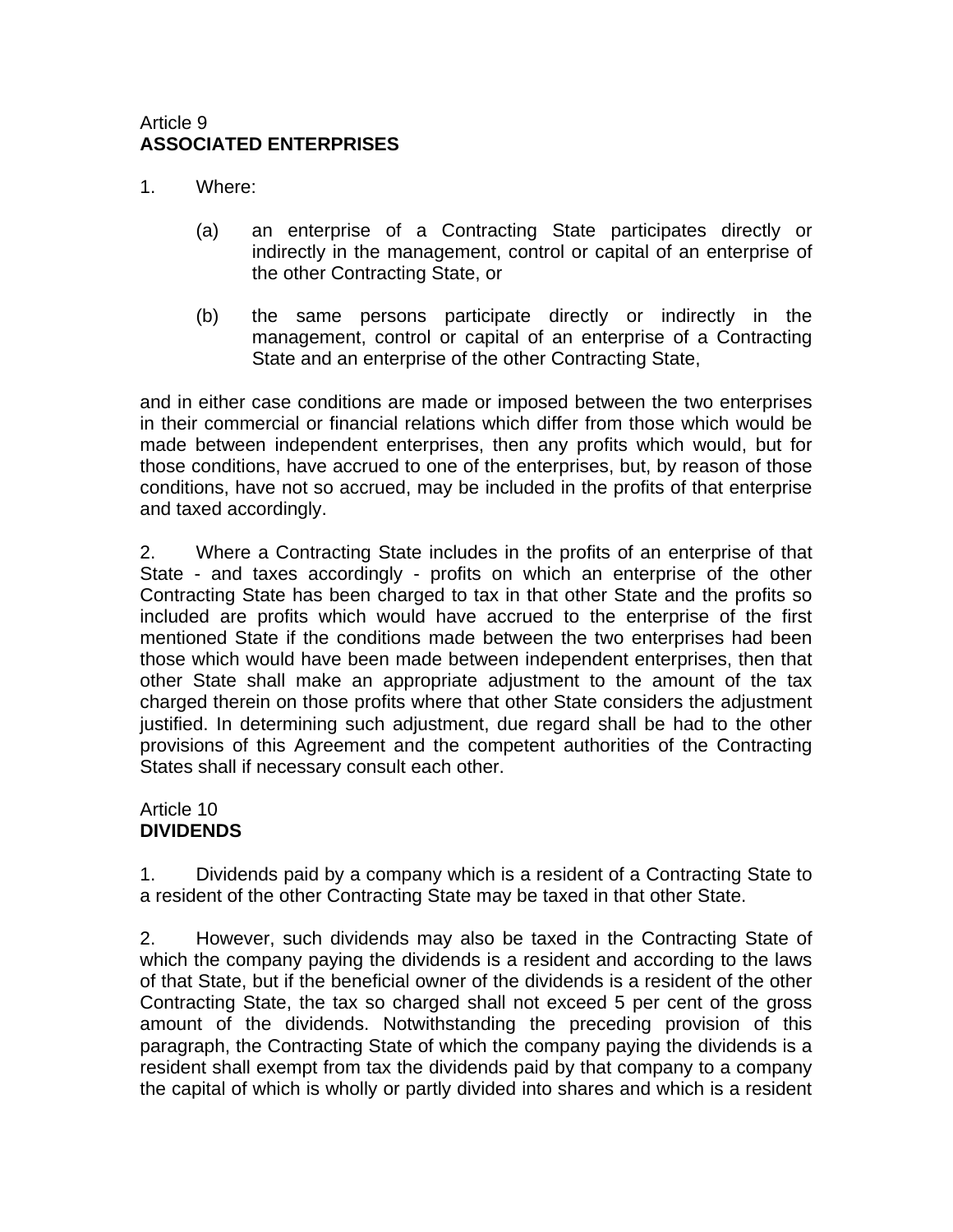of the other Contracting State, as long as it holds directly at least 5 per cent of the capital of the company paying the dividends.

This paragraph shall not affect the taxation of the company in respect of the profits out of which the dividends are paid.

3. The term "dividends" as used in this Article means income from shares or other rights, not being debt-claims, participating in profits, as well as income from other corporate rights which is subjected to the same taxation treatment as income from shares by the laws of the State of which the company making the distribution is a resident.

4. The provisions of paragraphs 1 and 2 shall not apply if the beneficial owner of the dividends, being a resident of a Contracting State, carries on business in the other Contracting State of which the company paying the dividends is a resident, through a permanent establishment situated therein, or performs in that other State independent personal services from a fixed base situated therein, and the holding in respect of which the dividends are paid is effectively connected with such permanent establishment or fixed base. In such case the provisions of Article 7 or Article 14, as the case may be, shall apply.

5. Where a company which is a resident of a Contracting State derives profits or income from the other Contracting State, that other State may not impose any tax on the dividends paid by the company, except insofar as such dividends are paid to a resident of that other State or insofar as the holding in respect of which the dividends are paid is effectively connected with a permanent establishment or a fixed base situated in that other State, nor subject the company's undistributed profits to a tax on the company's undistributed profits, even if the dividends paid or the undistributed profits consist wholly or partly of profits or income arising in such other State.

## Article 11 **INTEREST**

1. Interest arising in a Contracting State and paid to a resident of the other Contracting State may be taxed in that other State.

2. However, such interest may also be taxed in the Contracting State in which it arises, and according to the laws of that State, but if the beneficial owner of the interest is a resident of the other Contracting State, the tax so charged shall not exceed 10 per cent of the gross amount of the interest.

3. Notwithstanding the provisions of paragraph 2, the Government of a Contracting State shall be exempt from tax in the other Contracting State in respect of interest derived by the Government from that other State.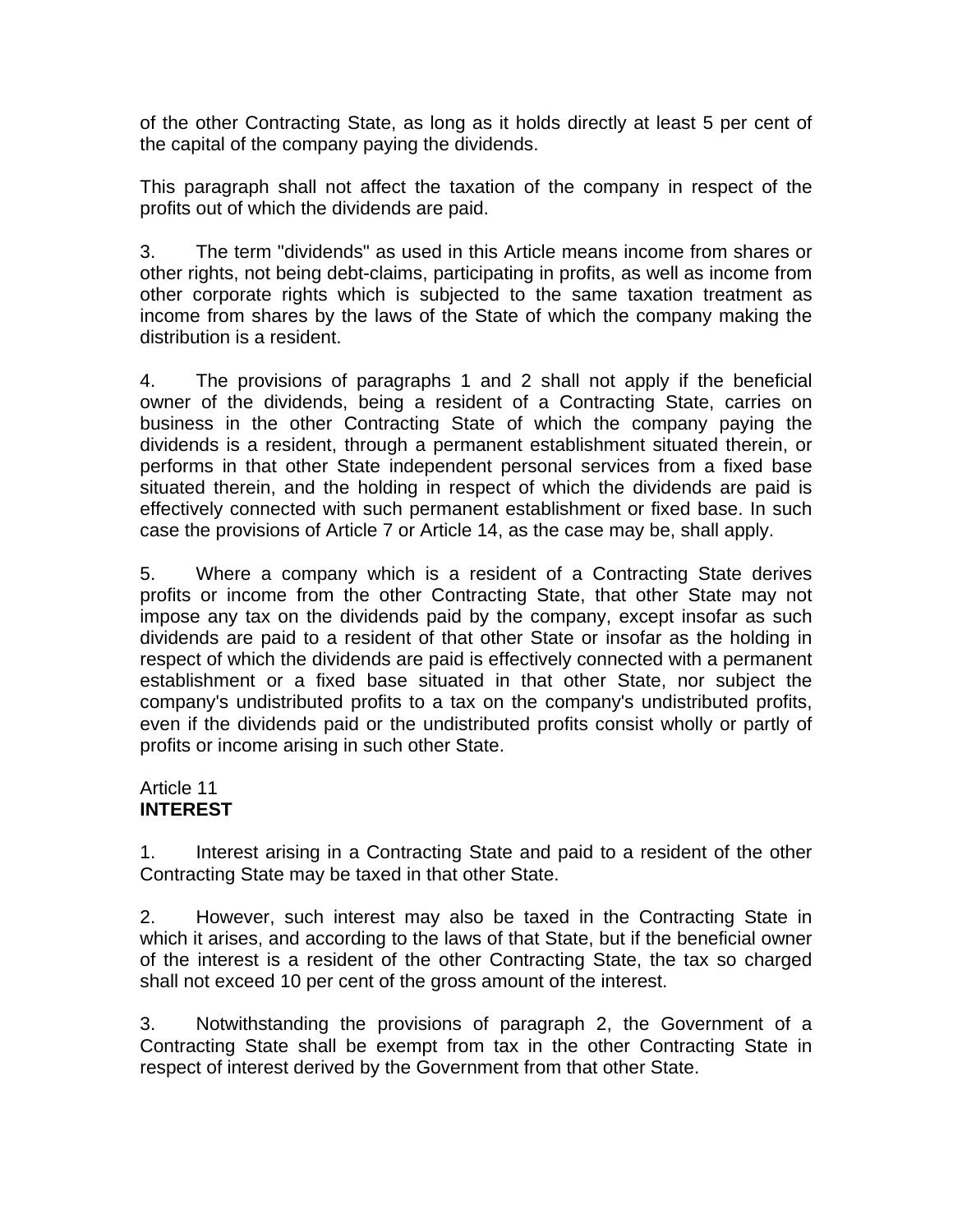- 4. For the purposes of paragraph 3, the term "Government":
	- (a) in the case of Malaysia means the Government of Malaysia and shall include:
		- (i) the governments of the states;
		- (ii) the Bank Negara Malaysia;
		- (iii) the local authorities;
		- (iv) the statutory bodies; and
		- (v) the Export-Import Bank of Malaysia Berhad (EXIM Bank), or any other financial institution of Malaysia as may be agreed upon by competent authorities of the Contracting States;
	- (b) in the case of Spain means the Government of Spain and shall include its political subdivisions and local authorities, the Central Bank of Spain, *Instituto de Crédito Oficial, Compañía Española de Seguros de Crédito a la Exportación, Compañía Española de Financiación del Desarrollo* or any other financial instrumentality of Spain as may be agreed upon by the competent authorities of the Contracting States.

5. The term "interest" as used in this Article means income from debt-claims of every kind, whether or not secured by mortgage and whether or not carrying a right to participate in the debtor's profits, and in particular, income from government securities and income from bonds or debentures, including premiums and prizes attaching to such securities, bonds or debentures, as well as all other income which, in accordance with the taxation laws of the State in which the income arises, is deemed to be income from money lent. Penalty charges for late payment shall not be regarded as interest for the purpose of this Article.

6. The provisions of paragraphs 1 and 2 shall not apply if the beneficial owner of the interest, being a resident of a Contracting State, carries on business in the other Contracting State in which the interest arises, through a permanent establishment situated therein, or performs in that other State independent personal services from a fixed base situated therein, and the debt-claim in respect of which the interest is paid is effectively connected with such permanent establishment or fixed base. In such case the provisions of Article 7 or Article 14, as the case may be, shall apply.

7. Interest shall be deemed to arise in a Contracting State when the payer is a resident of that State. Where, however, the person paying the interest, whether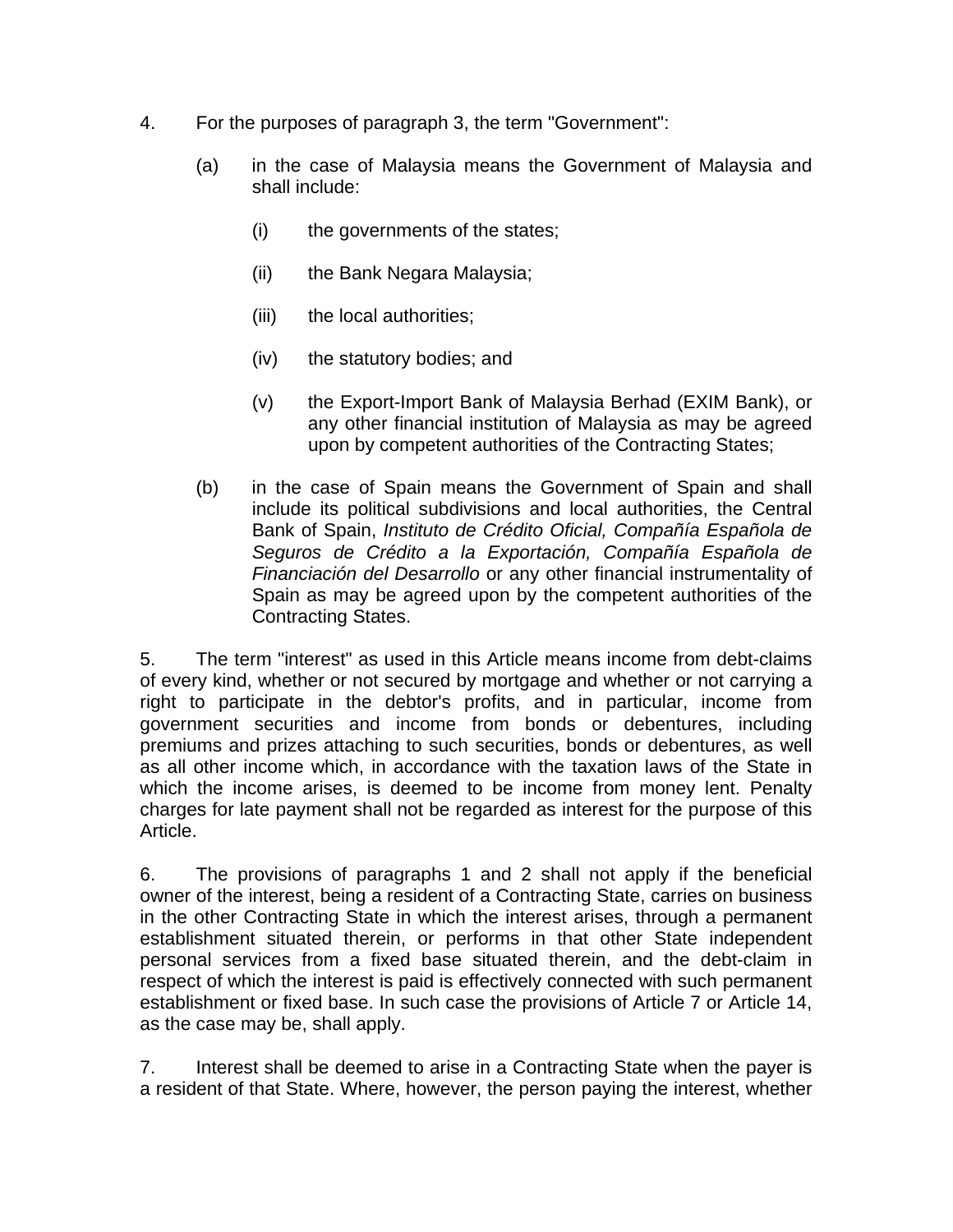he is a resident of a Contracting State or not, has in a Contracting State a permanent establishment or a fixed base in connection with which the indebtedness on which the interest is paid was incurred, and such interest is borne by such permanent establishment or fixed base, then such interest shall be deemed to arise in the State in which the permanent establishment or fixed base is situated.

8. Where, by reason of a special relationship between the payer and the beneficial owner or between both of them and some other person, the amount of the interest, having regard to the debt-claim for which it is paid, exceeds the amount which would have been agreed upon by the payer and the beneficial owner in the absence of such relationship, the provisions of this Article shall apply only to the last-mentioned amount. In such case, the excess part of the payments shall remain taxable according to the laws of each Contracting State, due regard being had to the other provisions of this Agreement.

## Article 12 **ROYALTIES**

1. Royalties and fees for technical services arising in a Contracting State and paid to a resident of the other Contracting State may be taxed in that other State.

2. However, such royalties and fees for technical services may also be taxed in the Contracting State in which they arise, and according to the laws of that State, but if the beneficial owner of the royalties and fees for technical services is a resident of the other Contracting State, the tax so charged shall not exceed:

- (i) 7 per cent of the gross amount of the royalties; and
- (ii) 5 per cent of the gross amount of the fees for technical services.

3. The term "royalties" as used in this Article means payments of any kind received as a consideration for the use of, or the right to use, any copyright of literary, artistic or scientific work including cinematograph films, and films or tapes for radio or television broadcasting, any patent, trade mark, design or model, plan, secret formula or process, or for the use of, or the right to use, industrial, commercial or scientific equipment, or for information (know-how) concerning industrial, commercial or scientific experience.

4. The term "fees for technical services" as used in this Article means payments of any kind to any person, other than to an employee of the person making the payments, in consideration for any services of a technical, managerial or consultancy nature.

5. The provisions of paragraphs 1 and 2 shall not apply if the beneficial owner of the royalties or the fees for technical services, being a resident of a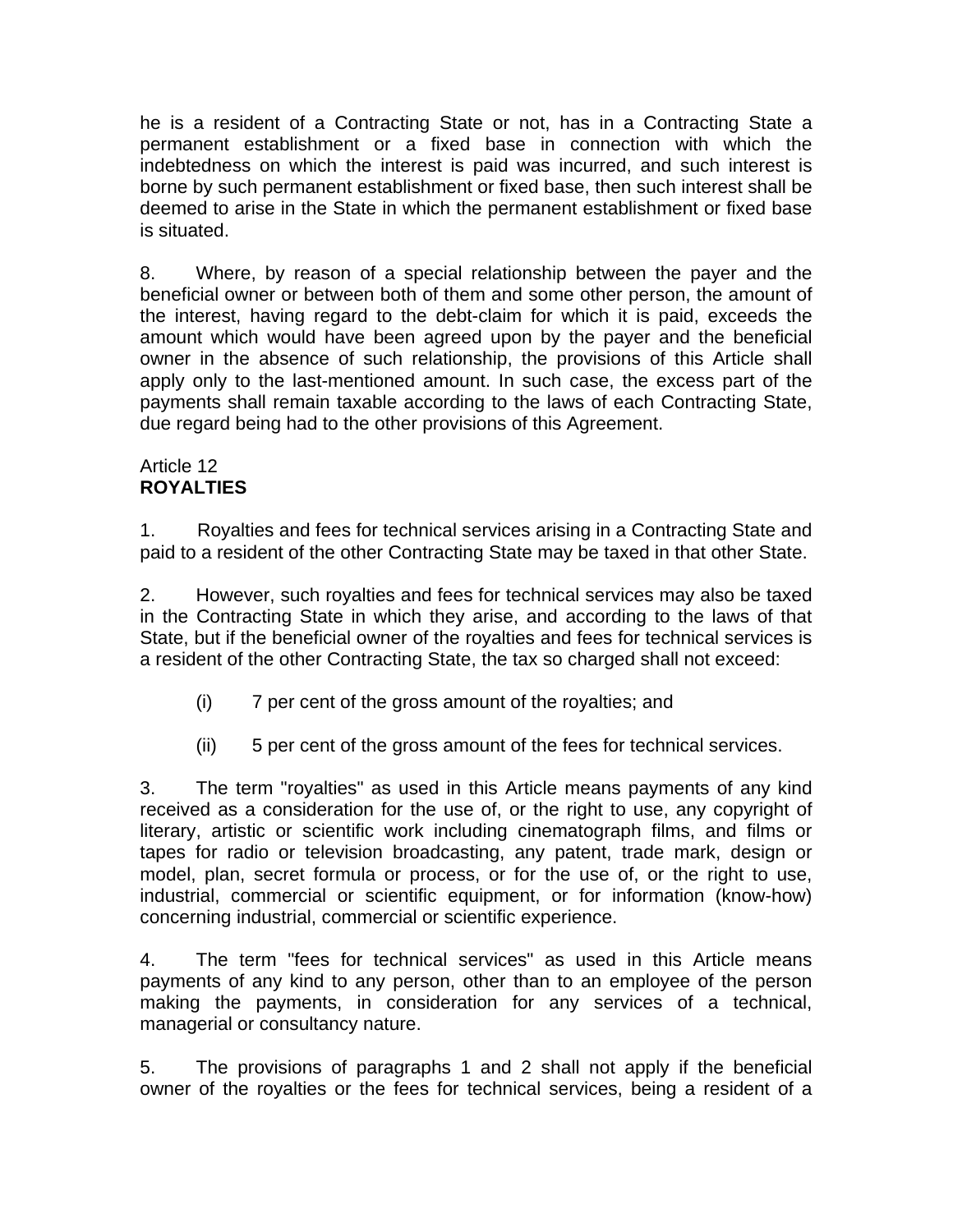Contracting State, carries on business in the other Contracting State in which the royalties or the fees arise, through a permanent establishment situated therein, or performs in that other State independent personal services from a fixed base situated therein, and the right or property in respect of which the royalties or the fees are paid is effectively connected with such permanent establishment or fixed base. In such case the provisions of Article 7 or Article 14, as the case may be, shall apply.

6. Royalties shall be deemed to arise in a Contracting State when the payer is a resident of that State. Where, however, the person paying such royalties, whether he is a resident of a Contracting State or not, has in a Contracting State a permanent establishment or a fixed base in connection with which the obligation to pay the royalties was incurred, and such royalties are borne by such permanent establishment or fixed base, then such royalties shall be deemed to arise in the State in which the permanent establishment or fixed base is situated.

7. Fees for technical services shall be deemed to arise in a Contracting State when services are rendered in that State.

8. Where, by reason of a special relationship between the payer and the beneficial owner or between both of them and some other person, the amount of the royalties or the fees for technical services, having regard to the use, right or information for which they are paid, exceeds the amount which would have been agreed upon by the payer and the beneficial owner in the absence of such relationship, the provisions of this Article shall apply only to the last-mentioned amount. In such case, the excess part of the payments shall remain taxable according to the laws of each Contracting State, due regard being had to the other provisions of this Agreement.

## Article 13 **CAPITAL GAINS**

1. Gains derived by a resident of a Contracting State from the alienation of immovable property referred to in Article 6 and situated in the other Contracting State may be taxed in that other State.

2. Gains from the alienation of movable property forming part of the business property of a permanent establishment which an enterprise of a Contracting State has in the other Contracting State or of movable property pertaining to a fixed base available to a resident of a Contracting State in the other Contracting State for the purpose of performing independent personal services, including such gains from the alienation of such a permanent establishment (alone or with the whole enterprise) or of such fixed base may be taxed in that other Contracting State.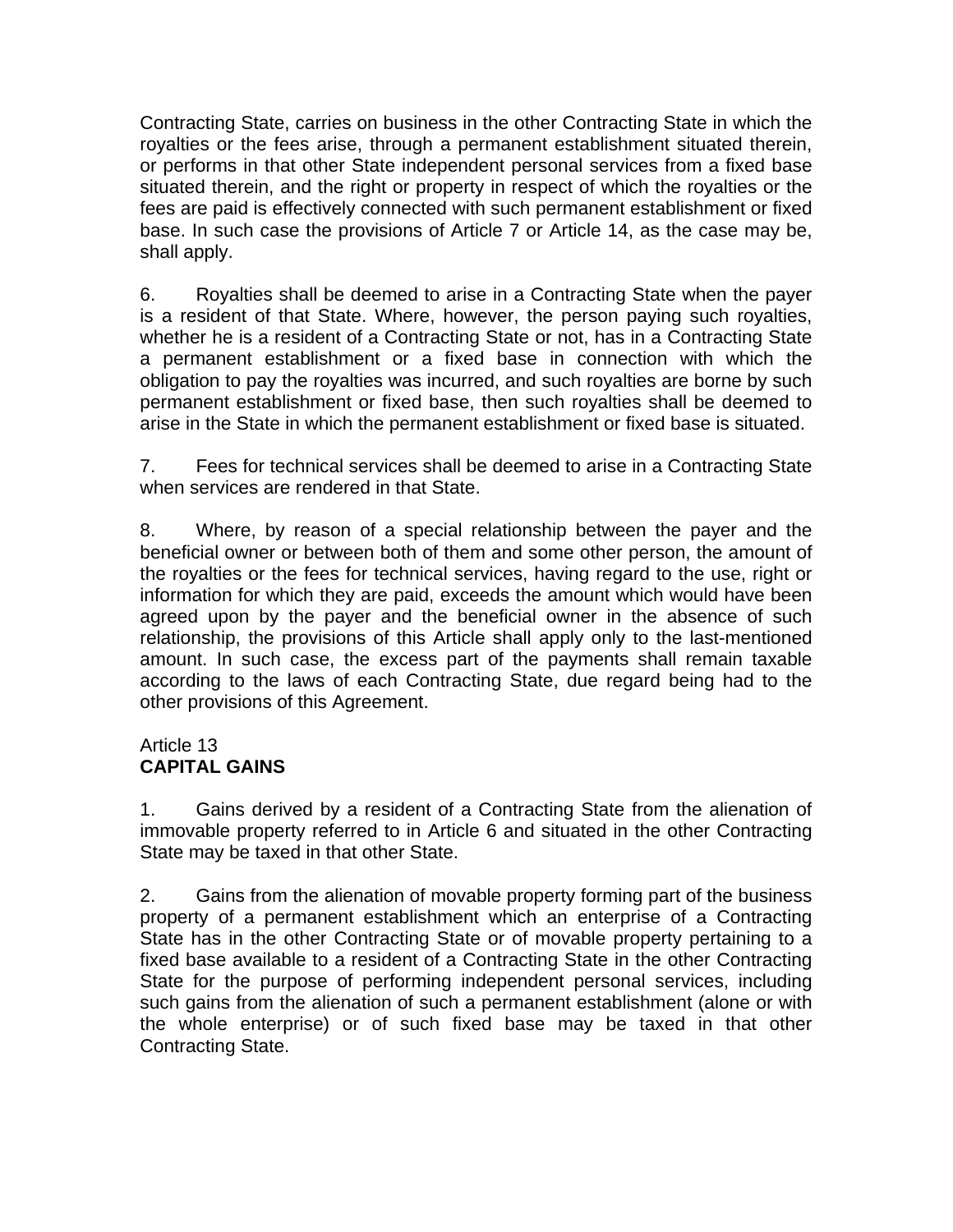3. Gains from the alienation of ships or aircraft operated in international traffic, or movable property pertaining to the operation of such ships or aircraft, shall be taxable only in the Contracting State in which the enterprise is a resident.

4. Gains derived by a resident of a Contracting State from the alienation of shares or comparable interests deriving more than 50 per cent of their value directly or indirectly from immovable property situated in the other Contracting State may be taxed in that other State.

5. Gains from the alienation of any property other than that referred to in paragraphs 1, 2, 3 and 4 shall be taxable only in the Contracting State of which the alienator is a resident.

### Article 14 **INDEPENDENT PERSONAL SERVICES**

1. Income derived by a resident of a Contracting State in respect of professional services or other activities of an independent character shall be taxable only in that State unless he has a fixed base regularly available to him in the other Contracting State for the purpose of performing his activities. If he has such a fixed base, the income may be taxed in the other State but only so much of it as is attributable to that fixed base.

2. The term "professional services" includes especially independent scientific, literary, artistic, educational or teaching activities as well as the independent activities of physicians, lawyers, engineers, architects, dentists and accountants.

## Article 15

# **DEPENDENT PERSONAL SERVICES**

1. Subject to the provisions of Articles 16, 18, 19 and 20, salaries, wages and other similar remuneration derived by a resident of a Contracting State in respect of an employment shall be taxable only in that State unless the employment is exercised in the other Contracting State. If the employment is so exercised, such remuneration as is derived therefrom may be taxed in that other State.

2. Notwithstanding the provisions of paragraph 1, remuneration derived by a resident of a Contracting State in respect of an employment exercised in the other Contracting State shall be taxable only in the first-mentioned State if:

(a) the recipient is present in the other State for a period or periods not exceeding in the aggregate 183 days in any twelve month period commencing or ending in the fiscal year concerned; and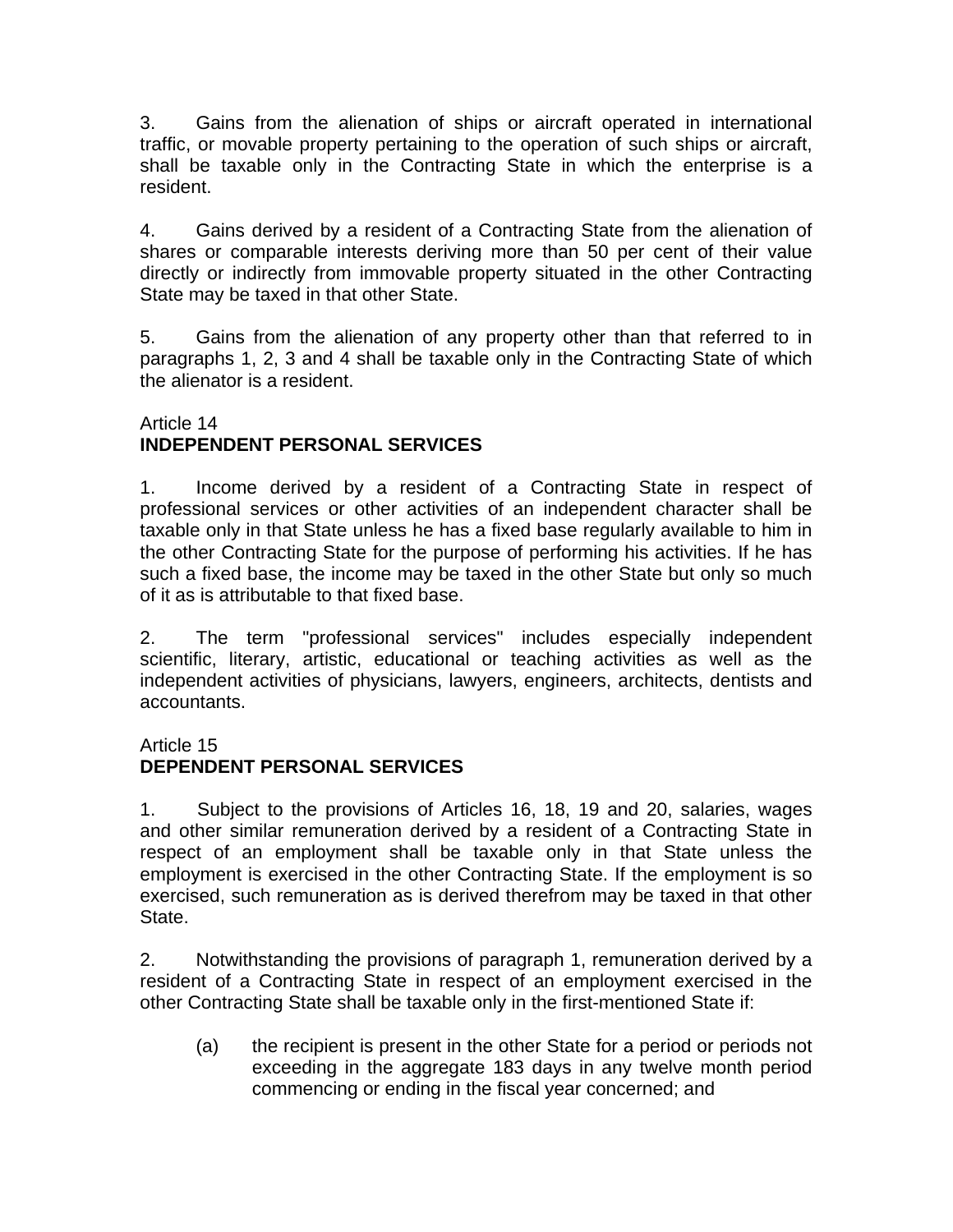- (b) the remuneration is paid by, or on behalf of, an employer who is not a resident of the other State; and
- (c) the remuneration is not borne by a permanent establishment or a fixed base which the employer has in the other State.

3. Notwithstanding the preceding provisions of this Article, remuneration in respect of an employment exercised aboard a ship or aircraft operated in international traffic by an enterprise of a Contracting State may be taxed in that State.

### Article 16 **DIRECTORS' FEES**

Directors' fees and other similar payments derived by a resident of a Contracting State in his capacity as a member of the board of directors of a company which is a resident of the other Contracting State, may be taxed in that other State.

## Article 17 **ARTISTES AND SPORTSMEN**

1. Notwithstanding the provisions of Articles 7, 14 and 15 income derived by a resident of a Contracting State as an entertainer, such as a theatre, motion picture, radio or television artiste, or a musician, or as a sportsman, from his personal activities as such exercised in the other Contracting State, may be taxed in that other State.

2. Where income in respect of personal activities exercised by an entertainer or a sportsman in his capacity as such accrues not to the entertainer or sportsman himself but to another person, that income may, notwithstanding the provisions of Articles 7, 14 and 15, be taxed in the Contracting State in which the activities of the entertainer or sportsman are exercised.

3. The provisions of paragraphs 1 and 2 shall not apply to remuneration or profits derived from activities exercised in a Contracting State if the visit to that State is wholly or mainly supported by public funds of the other Contracting State, a political subdivision, a local authority or a statutory body thereof. In such a case, the remuneration or profits is taxable only in the Contracting State in which the artiste or the sportsman is a resident.

Article 18 **PENSIONS AND ANNUITIES**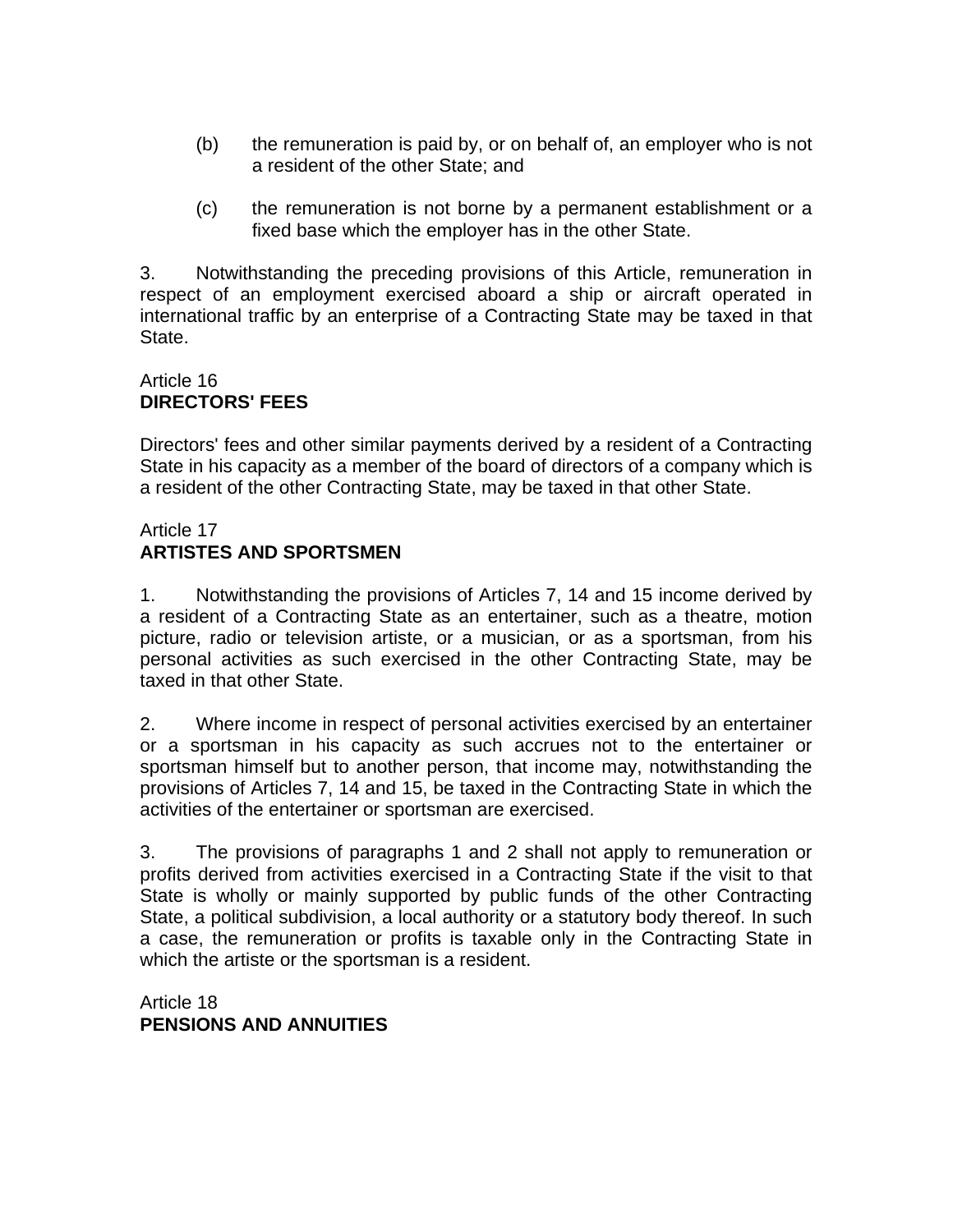1. Subject to the provisions of paragraph 2 of Article 19, pensions and other similar remuneration and annuities paid to a resident of a Contracting State in consideration of past employment shall be taxable only in that State.

2. For the purpose of paragraph 1, the term "annuity" means a stated sum payable periodically at stated times during life or during a specified or ascertainable period of time under an obligation to make the payments in return for adequate and full consideration in money or money's worth.

### Article 19 **GOVERNMENT SERVICE**

- 1. (a) Salaries, wages and other similar remuneration, other than a pension, paid by a Contracting State or a political subdivision or a local authority or a statutory body thereof to an individual in respect of services rendered to that State or political subdivision or local authority or statutory body thereof shall be taxable only in that State.
	- (b) However, such salaries, wages and other similar remuneration, shall be taxable only in the other Contracting State if the services are rendered in that State and the individual is a resident of that State who:
		- (i) is a national of that State, or
		- (ii) did not become a resident of that State solely for the purpose of rendering the services.
- 2. (a) Any pension paid by, or out of funds created by, a Contracting State or a political subdivision or a local authority or a statutory body thereof to any individual in respect of services rendered to that State or political subdivision or local authority or statutory body shall be taxable only in that State.
	- (b) However, such pension shall be taxable only in the other Contracting State if the individual is a resident of, and a national of, that State.

3. The provisions of Articles 15, 16, 17 and 18 shall apply to salaries, wages and other similar remuneration or pensions in respect of services rendered in connection with any business carried on by a Contracting State or a political subdivision or a local authority or a statutory body thereof.

Article 20 **STUDENTS AND TRAINEES**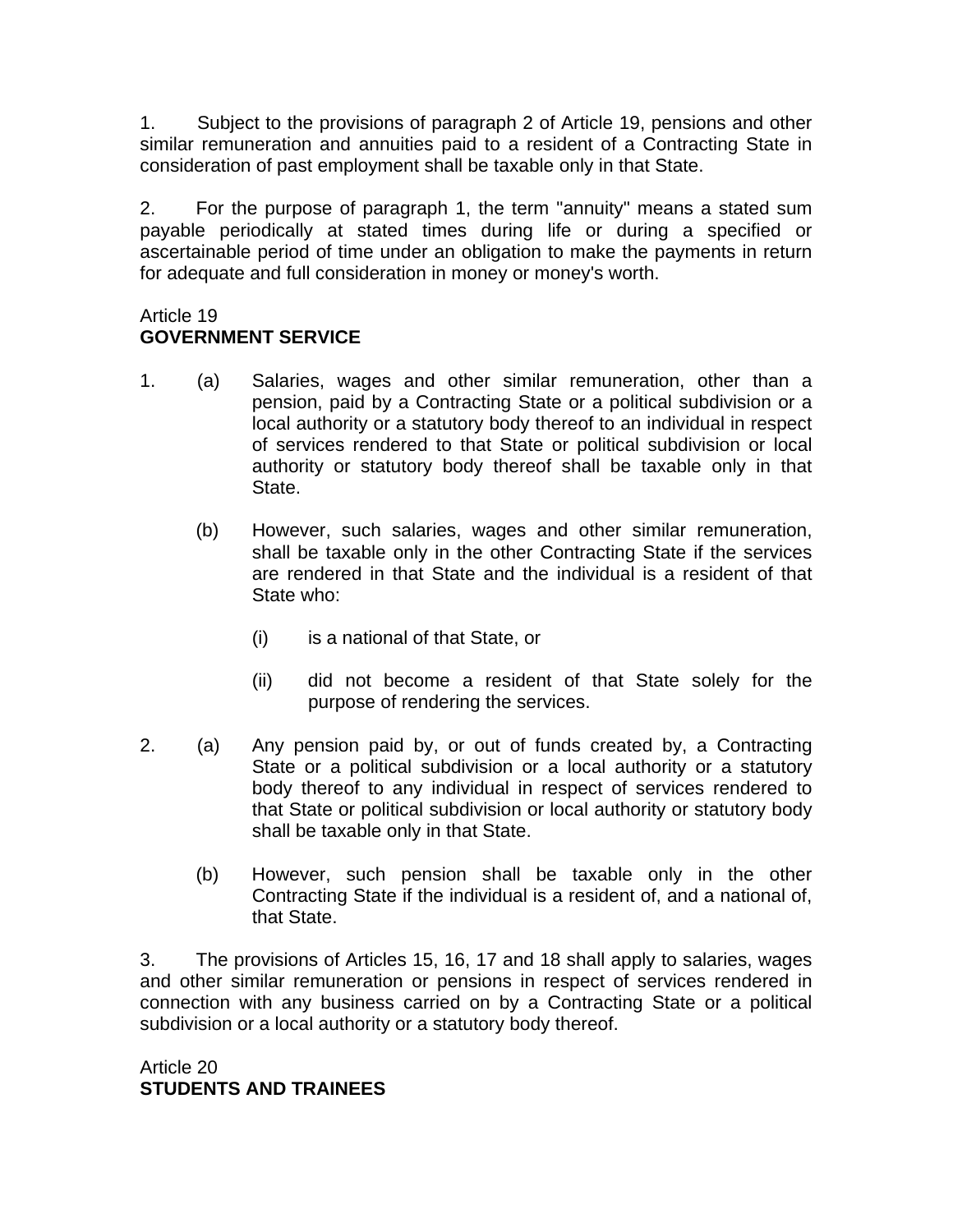An individual who is a resident of a Contracting State immediately before making a visit to the other Contracting State and is temporarily present in the other State solely:

- (a) as a student at a recognised university, college, school or other similar recognised educational institution in that other State;
- (b) as a business or technical apprentice; or
- (c) as a recipient of a grant, allowance or award for the primary purpose of study, research or training from the Government of either State or from a scientific, educational, religious or charitable organisation or under a technical assistance programme entered into by the Government of either State,

shall be exempt from tax in that other State on:

- (i) all remittances from abroad for the purposes of his maintenance, education, study, research or training; and
- (ii) the amount of such grant, allowance or award.

## Article 21 **OTHER INCOME**

1. Items of income of a resident of a Contracting State, wherever arising, not dealt with in the foregoing Articles of this Agreement shall be taxable only in that State.

2. The provisions of paragraph 1 shall not apply to income, other than income from immovable property as defined in paragraph 2 of Article 6, if the recipient of such income, being a resident of a Contracting State, carries on business in the other Contracting State through a permanent establishment situated therein, or performs in that other State independent personal services from a fixed base situated therein, and the right or property in respect of which the income is paid is effectively connected with such permanent establishment or fixed base. In such case the provisions of Article 7 or Article 14, as the case may be, shall apply.

3. Notwithstanding the provisions of paragraphs 1 and 2, items of income of a resident of a Contracting State not dealt with in the foregoing Articles of this Agreement and arising in the other Contracting State may also be taxed in that other State.

Article 22 **ELIMINATION OF DOUBLE TAXATION**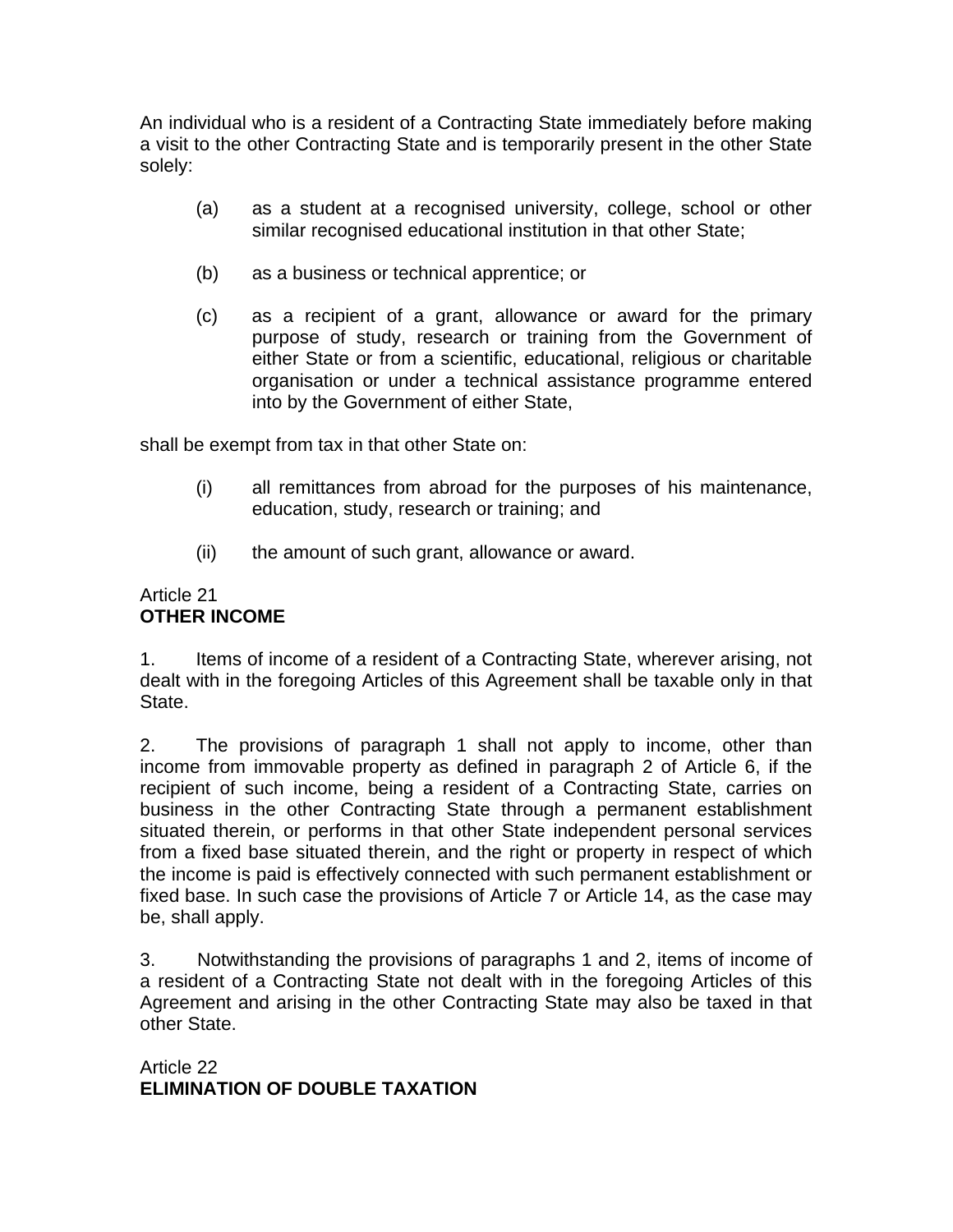1. Subject to the laws of Malaysia regarding the allowance as a credit against Malaysian tax of tax payable in any country other than Malaysia, the Spanish tax paid under the laws of Spain and in accordance with this Agreement by a resident of Malaysia in respect of income derived from Spain shall be allowed as a credit against Malaysian tax payable in respect of that income. Where such income is a dividend paid by a company which is a resident of Spain to a company which is a resident of Malaysia and which owns not less than 10 per cent of the voting shares of the company paying the dividend, the credit shall take into account Spanish tax paid by that company in respect of its income out of which the dividend is paid. The credit shall not, however, exceed that part of the Malaysian tax, as computed before the credit is given, which is appropriate to such item of income.

2. In Spain, double taxation shall be avoided following either the provisions of its internal legislation or the following provisions:

- (a) Where a resident of Spain derives income which, in accordance with the provisions of this Agreement, may be taxed in Malaysia, Spain, subject to the provisions of its internal legislation regarding the allowance as a credit against Spanish tax of a foreign tax, shall allow:
	- (i) as a deduction from the tax on the income of that resident, an amount equal to the tax paid in Malaysia;
	- (ii) the deduction of the underlying corporation tax shall be given in accordance with the internal legislation of Spain.

Such deductions shall not, however, exceed that part of the tax on income, as computed before the deduction is given, which is attributable, to the income which may be taxed in Malaysia.

(b) Where, in accordance with any provision of the Agreement, income derived by a resident of Spain is exempt from tax in Spain, Spain may nevertheless, in calculating the amount of tax on the remaining income of such resident, take into account the exempted income.

3. For the purpose of paragraph 2 of this Article, the income tax paid in Malaysia by a resident of Spain in respect of business profits according to Article 7 shall be deemed to include any amount of tax which would have been payable as Malaysian tax for any year but for an exemption or a reduction of tax granted for that year or any part thereof as a result of the application of the provisions of the following Malaysian laws:

(a) the Income Tax Act 1967; and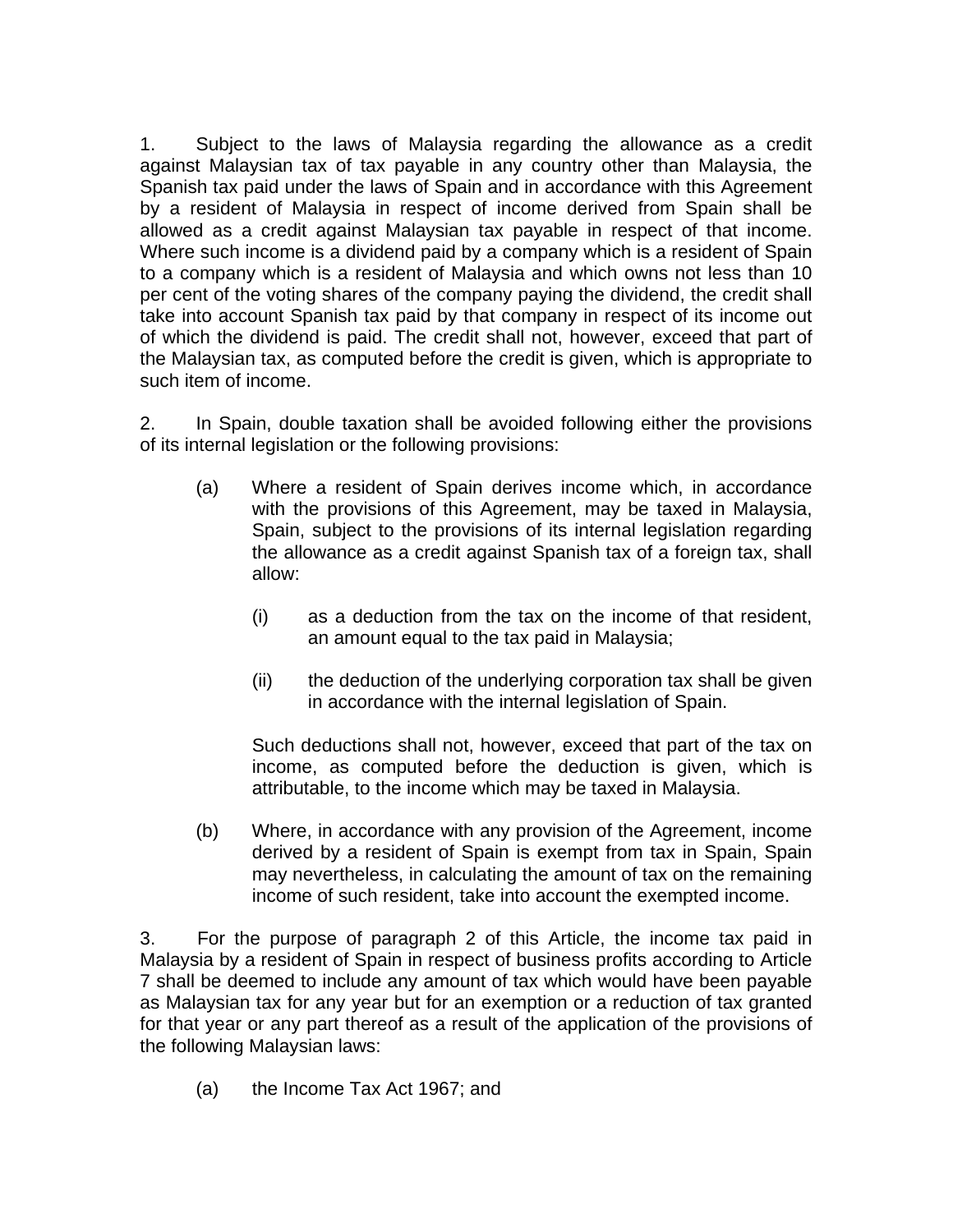(b) the Promotion of Investments Act 1986,

so far as the sections of those laws have not been modified since the date of signature of this Agreement or have been modified only in minor respects so as not to affect their general character;

(c) any other provisions which may subsequently be made granting an exemption or reduction of tax which is agreed by the competent authorities of the Contracting States.

4. The provisions of paragraph 3 shall only apply for the first 10 years from the date this Agreement enters into force. The competent authorities shall consult each other in order to determine whether this period shall be extended.

### Article 23 **NON-DISCRIMINATION**

1. The nationals of a Contracting State shall not be subjected in the other Contracting State to any taxation or any requirement connected therewith which is other or more burdensome than the taxation and connected requirements to which nationals of that other State in the same circumstances in particular with respect to residence, are or may be subjected.

2. The taxation on a permanent establishment which an enterprise of a Contracting State has in the other Contracting State shall not be less favourably levied in that other State than the taxation levied on enterprises of that other State carrying on the same activities. This provision shall not be construed as obliging a Contracting State to grant to residents of the other Contracting State any personal allowances, reliefs and reductions for tax purposes on account of civil status or family responsibilities which it grants to its own residents.

3. Except where the provisions of paragraph 1 of Article 9, paragraph 8 of Article 11, or paragraph 8 of Article 12, apply, interest, royalties and fees for technical services and other disbursements paid by an enterprise of a Contracting State to a resident of the other Contracting State shall, for the purpose of determining the taxable profits of such enterprise, be deductible under the same conditions as if they had been paid to a resident of the first-mentioned State. Similarly, any debts of an enterprise of a Contracting State to a resident of the other Contracting State shall for the purpose of determining the taxable capital of such enterprise, be deductible under the same conditions as if they had been contracted to a resident of the first-mentioned State.

4. Enterprises of a Contracting State, the capital of which is wholly or partly owned or controlled, directly or indirectly, by one or more residents of the other Contracting State, shall not be subjected in the first-mentioned State to any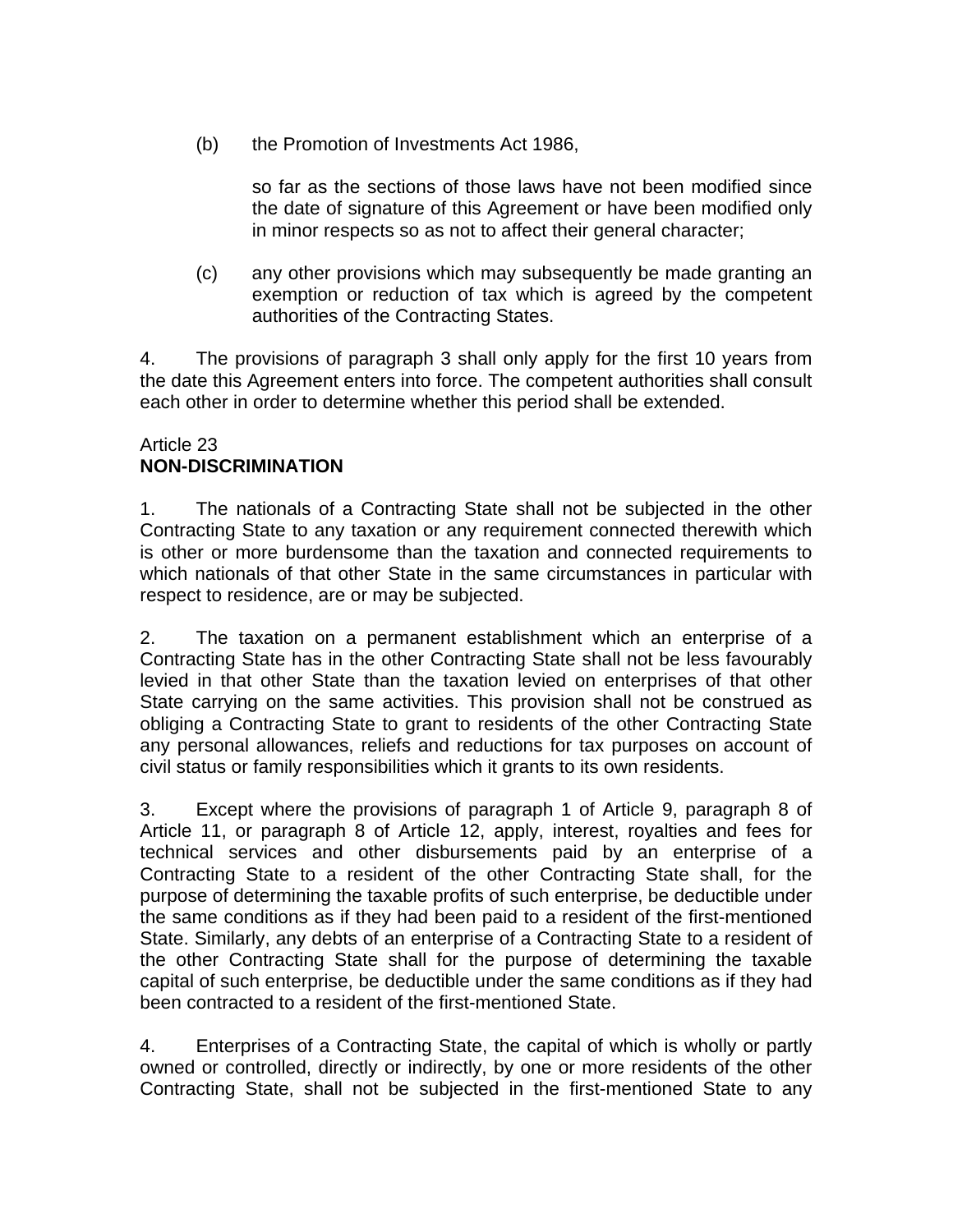taxation or any requirement connected therewith which is other or more burdensome than the taxation and connected requirements to which other similar enterprises of that first-mentioned State are or may be subjected.

5. In this Article, the term "taxation" means taxes to which this Agreement applies.

## Article 24 **MUTUAL AGREEMENT PROCEDURE**

1. Where a person considers that the actions of one or both of the Contracting States result or will result for him in taxation not in accordance with the provisions of this Agreement, he may, irrespective of the remedies provided by the domestic law of those States, present his case to the competent authority of the State of which he is a resident or, if his case comes under paragraph 1 of Article 23, to that of the Contracting State of which he is a national. The case must be presented within three years from the first notification of the action resulting in taxation not in accordance with the provisions of this Agreement.

2. The competent authority shall endeavour, if the objection appears to it to be justified and if it is not itself able to arrive at an appropriate solution, to resolve the case by mutual agreement with the competent authority of the other Contracting State, with a view to the avoidance of taxation which is not in accordance with this Agreement. Any agreement reached shall be implemented notwithstanding any time limits in the domestic law of the Contracting States.

3. The competent authorities of the Contracting States shall endeavour to resolve by mutual agreement any difficulties or doubts arising as to the interpretation or application of this Agreement. They may also consult together for the elimination of double taxation in cases not provided for in this Agreement.

4. The competent authorities of the Contracting States may communicate with each other directly for the purpose of reaching an agreement in relation to the preceding paragraphs.

### Article 25 **EXCHANGE OF INFORMATION**

1. The competent authorities of the Contracting States shall exchange such information as is necessary for carrying out the provisions of this Agreement or of the domestic laws of the Contracting States concerning taxes covered by this Agreement insofar as the taxation thereunder is not contrary to this Agreement. The exchange of information is not restricted by Article 1. Any information received by a Contracting State shall be treated as secret in the same manner as information obtained under the domestic laws of that State and shall be disclosed only to persons or authorities (including courts and administrative bodies)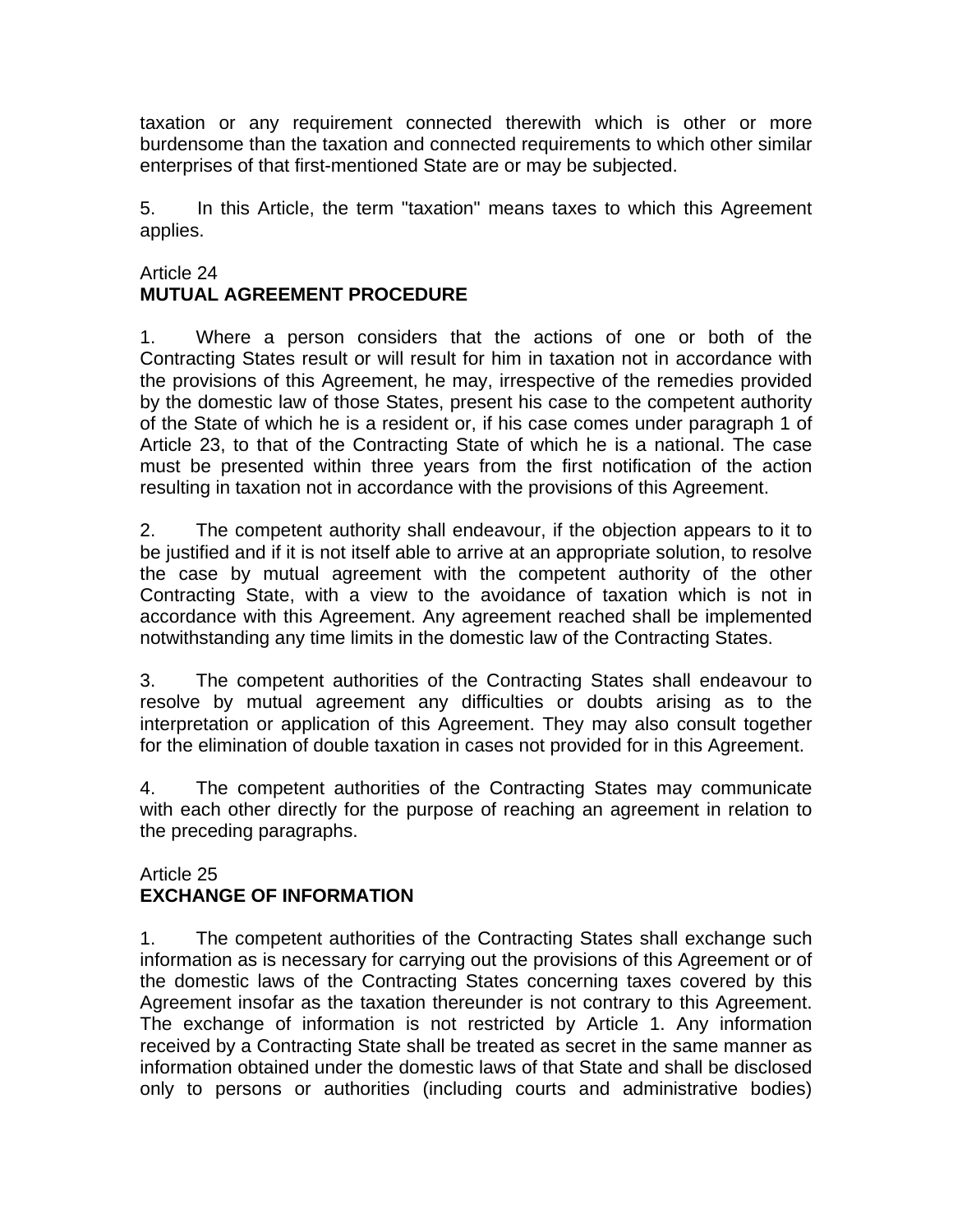concerned with the assessment or collection of, the enforcement or prosecution in respect of, or the determination of appeals in relation to, the taxes covered by this Agreement. Such persons or authorities shall use the information only for such purposes. They may disclose the information in public court proceedings or in judicial decisions.

2. In no case shall the provisions of paragraph 1 be construed so as to impose on a Contracting State the obligation:

- (a) to carry out administrative measures at variance with the laws and the administrative practice of that or of the other Contracting State;
- (b) to supply information which is not obtainable under the laws or in the normal course of the administration of that or of the other Contracting State;
- (c) to supply information which would disclose any trade, business, industrial, commercial or professional secret or trade process, or information, the disclosure of which would be contrary to public policy (*ordre public*).

# Article 26

## **MEMBERS OF DIPLOMATIC MISSIONS AND CONSULAR POSTS**

Nothing in this Agreement shall affect the fiscal privileges of members of diplomatic missions or consular posts under the general rules of international law or under the provisions of special agreements.

### Article 27 **ENTRY INTO FORCE**

1. The Government of the Contracting States shall notify each other through diplomatic channel that the procedures required by the law of each Contracting State for the entry into force of this Agreement have been complied with.

2. The Agreement shall enter into force on the date of receipt of the later of the notifications referred to in paragraph 1 and its provisions shall have effect:

- (a) in Malaysia:
	- (i) in respect of Malaysian tax, other than petroleum income tax, to tax chargeable for any year of assessment beginning on or after the first day of January in the calendar year following the year in which this Agreement enters into force;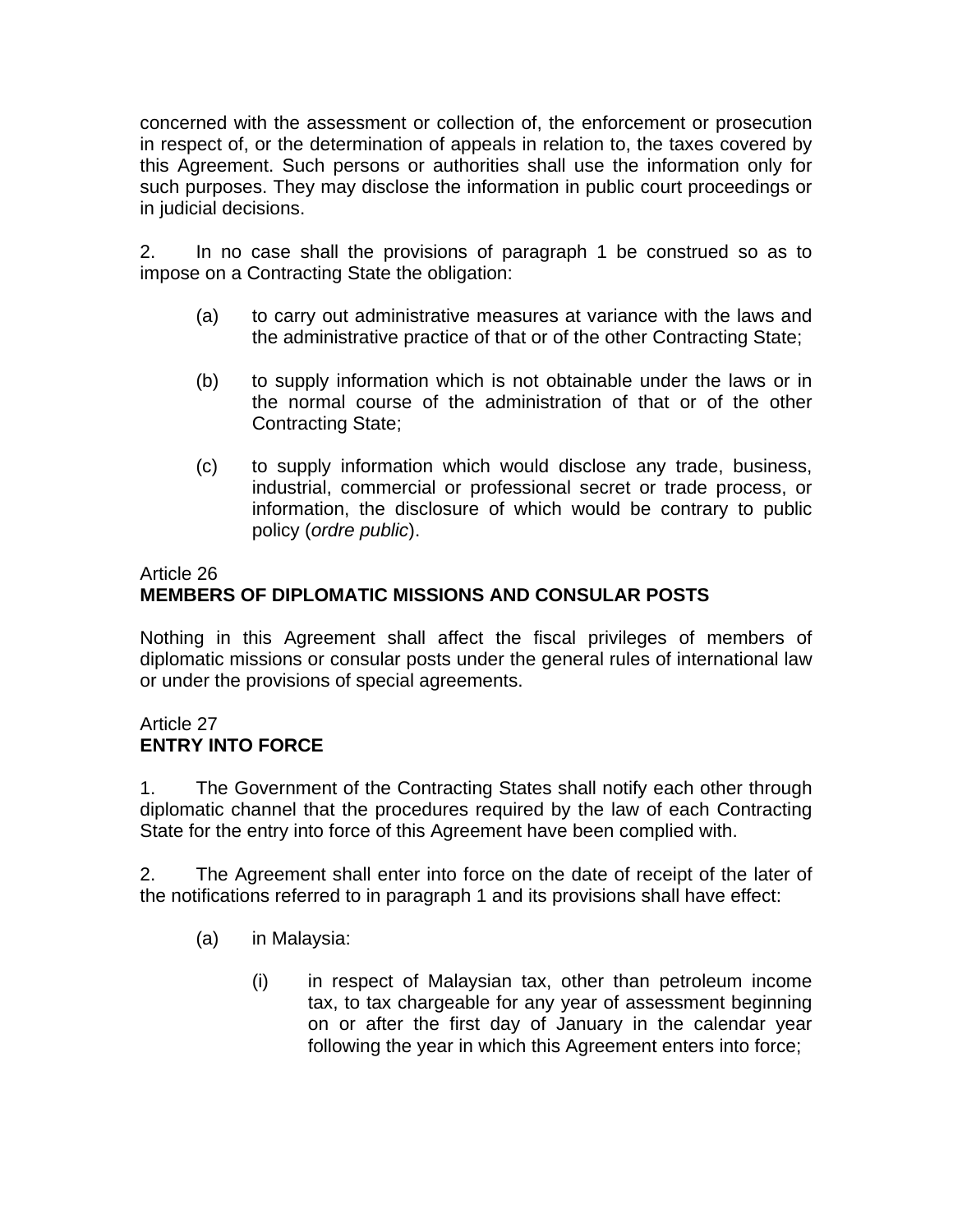- (ii) in respect of petroleum income tax, to tax chargeable for any year of assessment beginning on or after the first day of January of the second calendar year following the year in which this Agreement enters into force.
- (b) in Spain:

in respect of Spanish tax, to tax chargeable for any year of assessment beginning on or after the first day of January in the calendar year following the year in which this Agreement enters into force.

### Article 28 **TERMINATION**

This Agreement shall remain in force until terminated by one of the Contracting States. Either Contracting State may terminate the Agreement, through diplomatic channels, by giving written notice of termination at least six months before the end of any calendar year following after the period of five years from the date on which the Agreement enters into force. In such an event, this Agreement shall cease to have effect:

- (a) in Malaysia:
	- (i) in respect of Malaysian tax, other than petroleum income tax, to tax chargeable for any year of assessment beginning on or after the first day of January in the calendar year following the year in which the notice is given;
	- (ii) in respect of petroleum income tax, to tax chargeable for any year of assessment beginning on or after the first day of January of the second calendar year following the year in which the notice is given.
- (b) in Spain:

in respect of Spanish tax, to tax chargeable for any year of assessment beginning on or after the first day of January in the calendar year following the year in which the notice is given.

IN WITNESS whereof the undersigned, duly authorised thereto, by their respective Governments, have signed this Agreement.

DONE in duplicate at 24th of May 2006, each in the Malay, Spanish and the English language, the three texts being equally authentic. In the event of there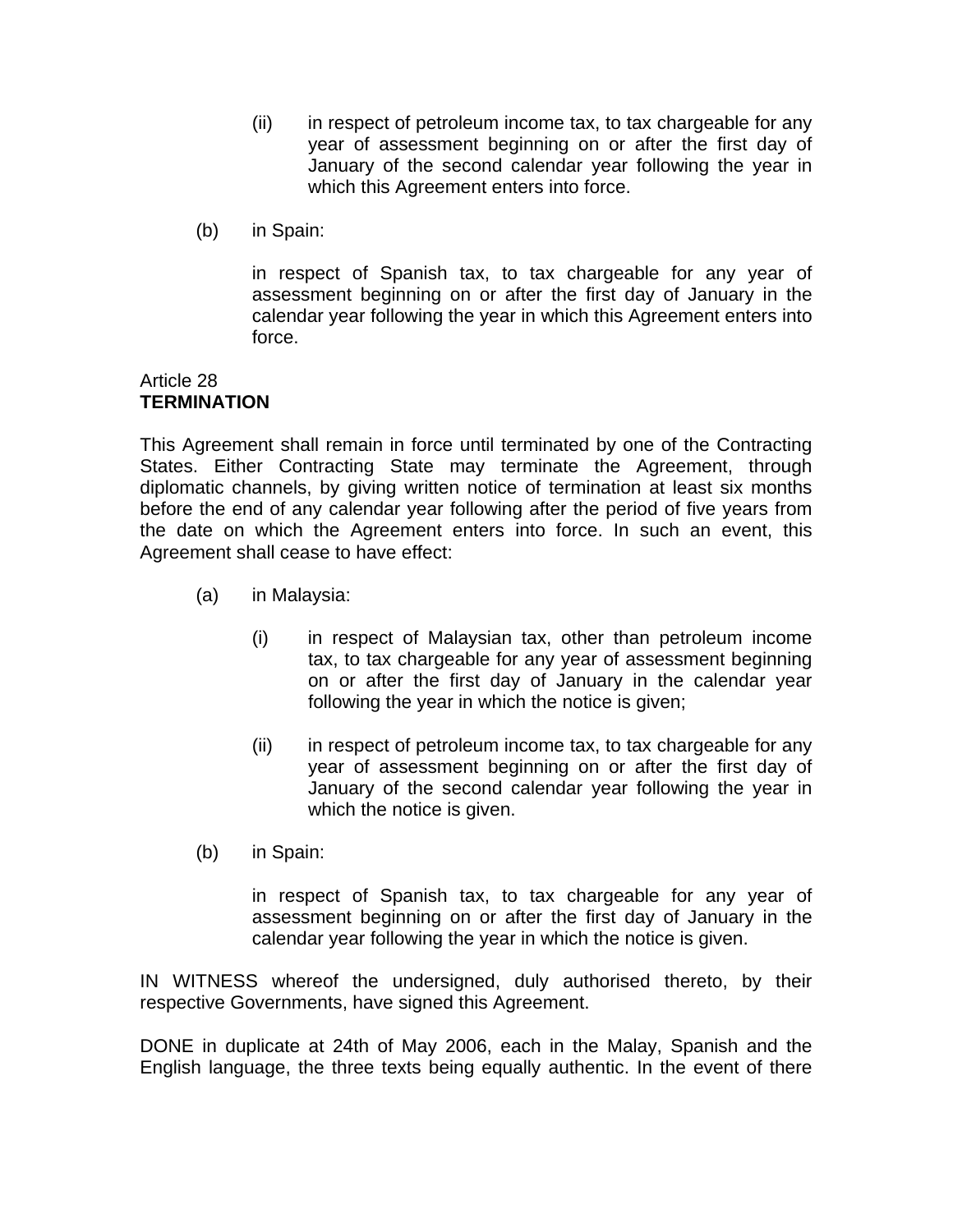being a dispute in the interpretation and the application of this Agreement, the English text shall prevail.

### **Protocol to the Agreement between Malaysia and The Kingdom of Spain for the Avoidance of Double Taxation and the Prevention of Fiscal Evasion with respect to Taxes on Income**

On signing the Agreement between Malaysia and The Kingdom of Spain for the Avoidance of Double Taxation and the Prevention of Fiscal Evasion with respect to Taxes on Income the signatories being duly authorised thereto, have in addition agreed on the following provisions which shall form an integral part of the said Agreement:

1. For the purpose of this Agreement, the term "statutory body", means any Malaysian authority or body established by or under a written law (not being an authority or body established under the Companies Act 1965) to discharge any functions of a public nature.

## 2. With reference to Paragraph 3 of Article 4:

It is understood that the "place of effective management" is the place where key management and commercial decisions that are necessary for the conduct of the entity's business are effectively made.

## 3. With reference to Article 11:

If after the entry into force of this Agreement, Malaysia has signed an Agreement for the avoidance of double taxation with a third State which is a member of the OECD or the European Union, and the Agreement contains lower withholding tax rates (including zero rate) than those provided for under this Agreement, these rates will replace, upon request of the Spanish competent authority, the rate under this Agreement, from the date of entry into force of the Agreement between Malaysia and that third State.

## 4. With reference to Articles 6 to 21:

The provisions of articles 6 to 21 of this Agreement shall not apply to persons entitled to any tax benefit under:

(a) the Labuan Offshore Business Activity Act 1990 or as amended; or